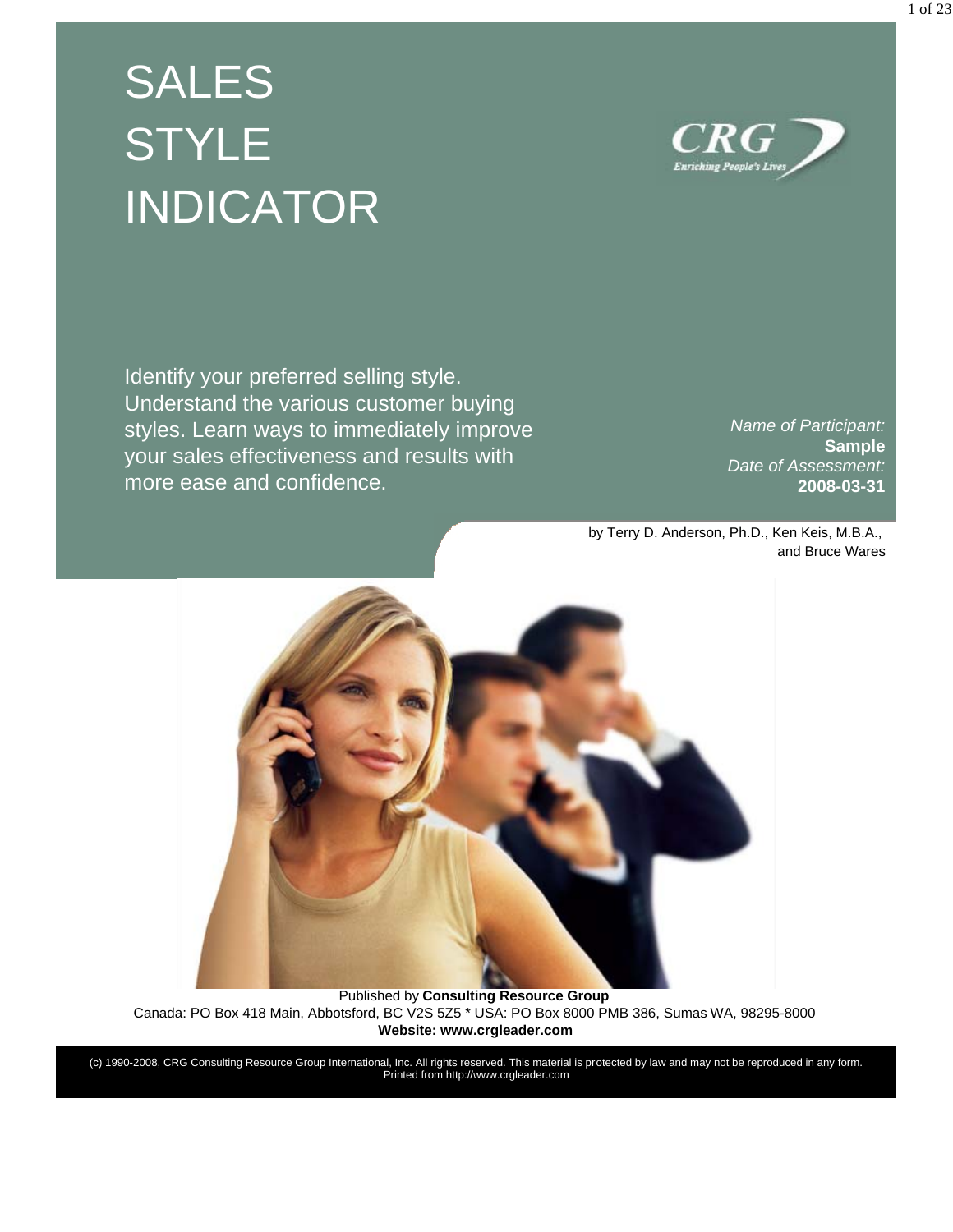## **Sales Style of Sample**

Everyone is in sales! Sales success is not an accident.

The information contained in the *Sales Style Indicator* (*SSI*) and *SSI In-Depth Interpretations* and the complete sales training program/system/book, *Why Don't You Sell The Way That I Buy?TM* will assist you and your team to increase your sales performance.

If used with other CRG resources, such as the *Job Style Indicator* and *Values Preference Indicator*, you will gain a significant **competitive advantage**.

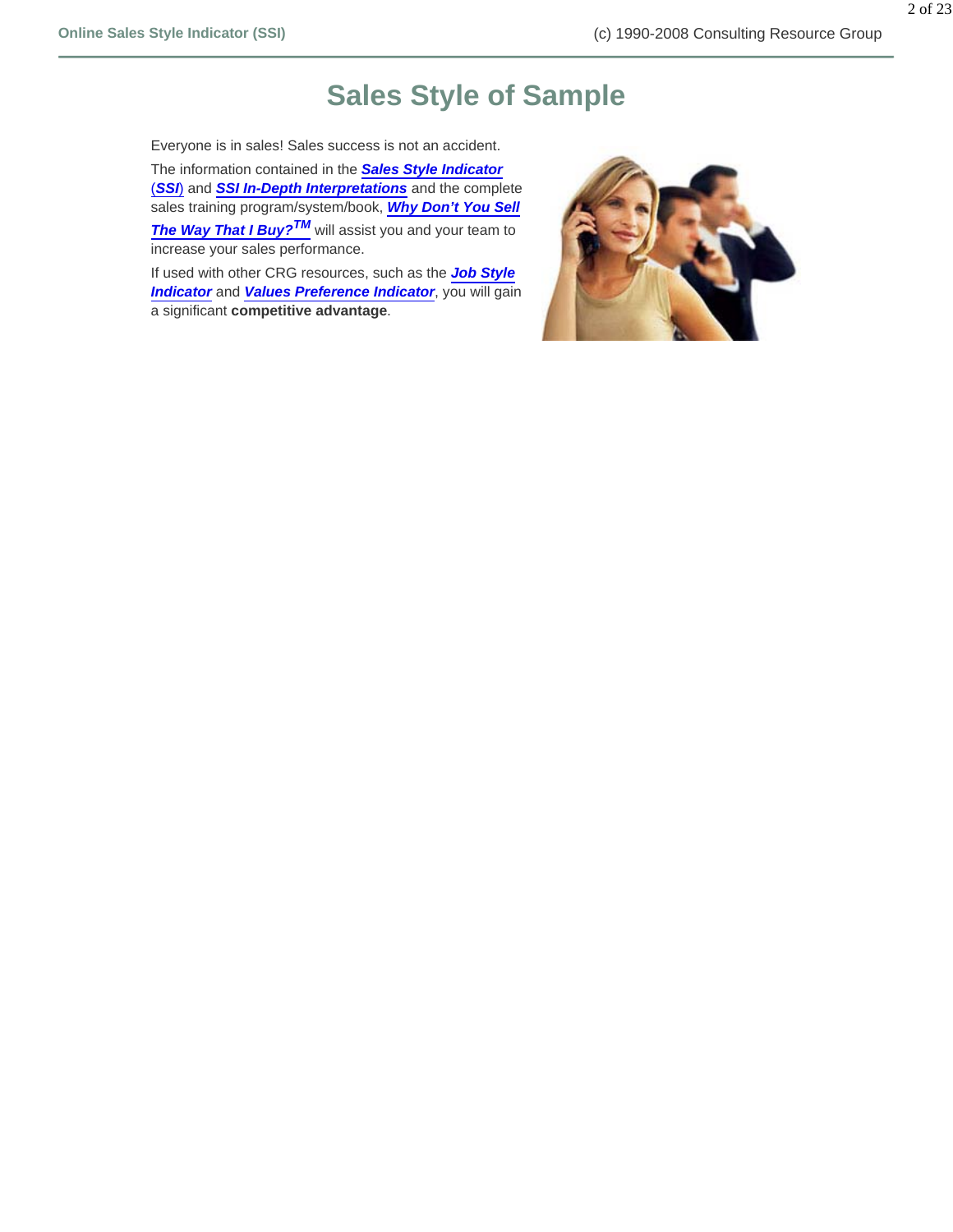#### **What Is The Sales Style Indicator?**

The *Sales Style Indicator (SSI)* is a professionally developed, learning and communication instrument.

#### **The** *SSI* **can assist you to do the following:**

- Identify your basic Sales Style of responding to prospects, clients, and sales tasks
- Gain self-understanding, self-acceptance, and greater understanding and acceptance of others
- Identify the consequences and/or strengths of your selling style when relating with your prospects and clients
- Identify your typical reactions to sales stress and pressure and learn how to compensate for your weaknesses
- Better understand the buying style tendencies of your client and learn to interact with them more effectively
- Learn how to successfully and quickly build rapport with your clients, potential clients, and others
- Increase harmony and productivity by sharing a common language when talking with others about the style behaviors that are more effective or productive in various sales situations
- Determine your preferred selling style and work environment, to more intentionally select the best sales role, structure, and responsibilities for you
- Gain an understanding of human behavior that you can use to ease tension and promote harmony in relationships with prospects and clients and in your interactions with your fellow workers
- Develop a plan to increase your Sales Style flexibility and effectiveness during sales calls with prospects and clients and in your interactions with team members
- Facilitate sales team development through the careful assessment of team-member strengths and weaknesses

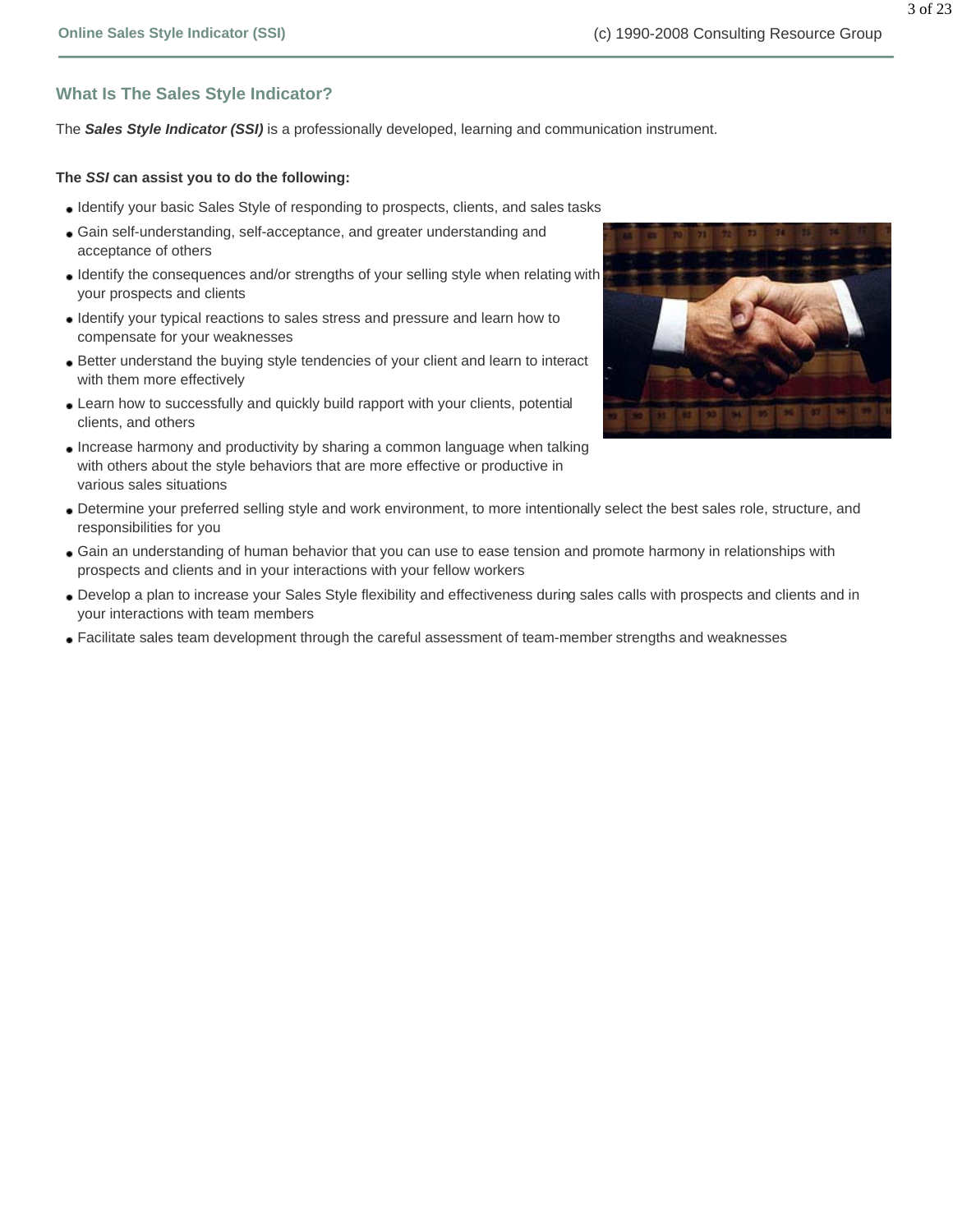## **Understanding Your Sales Style**



We will get to your scores in a minute. First, let's outline the Sales and Personality Development Factors. It will:

- guide you to better understand your own and others' tendencies
- provide increased clarity in both self-understanding and customer service relationships with others
- promote increased sales success

Sales style is only one part of your personality. We must acknowledge that human beings are more complex than just their Sales Style. Even though it is an important part of your personality, your Sales Style represents only one facet of you and your sales success.

To simplify and explain this complexity, CRG created the **Sales and Personality Development Factors Model**. *(See illustration below.)* 

At various levels, all these factors have and are contributing to your Sales Success and Development. Each factor is self-evident, except perhaps Emotional Anchors, where a past experience of a positive or negative nature stirs an emotional reaction within.

Want to learn more about the Sales and Personality Development Factors? Buy the book, **Why Don't You Sell The Way That I Buy?<sup>TM</sup>** available from CRG.

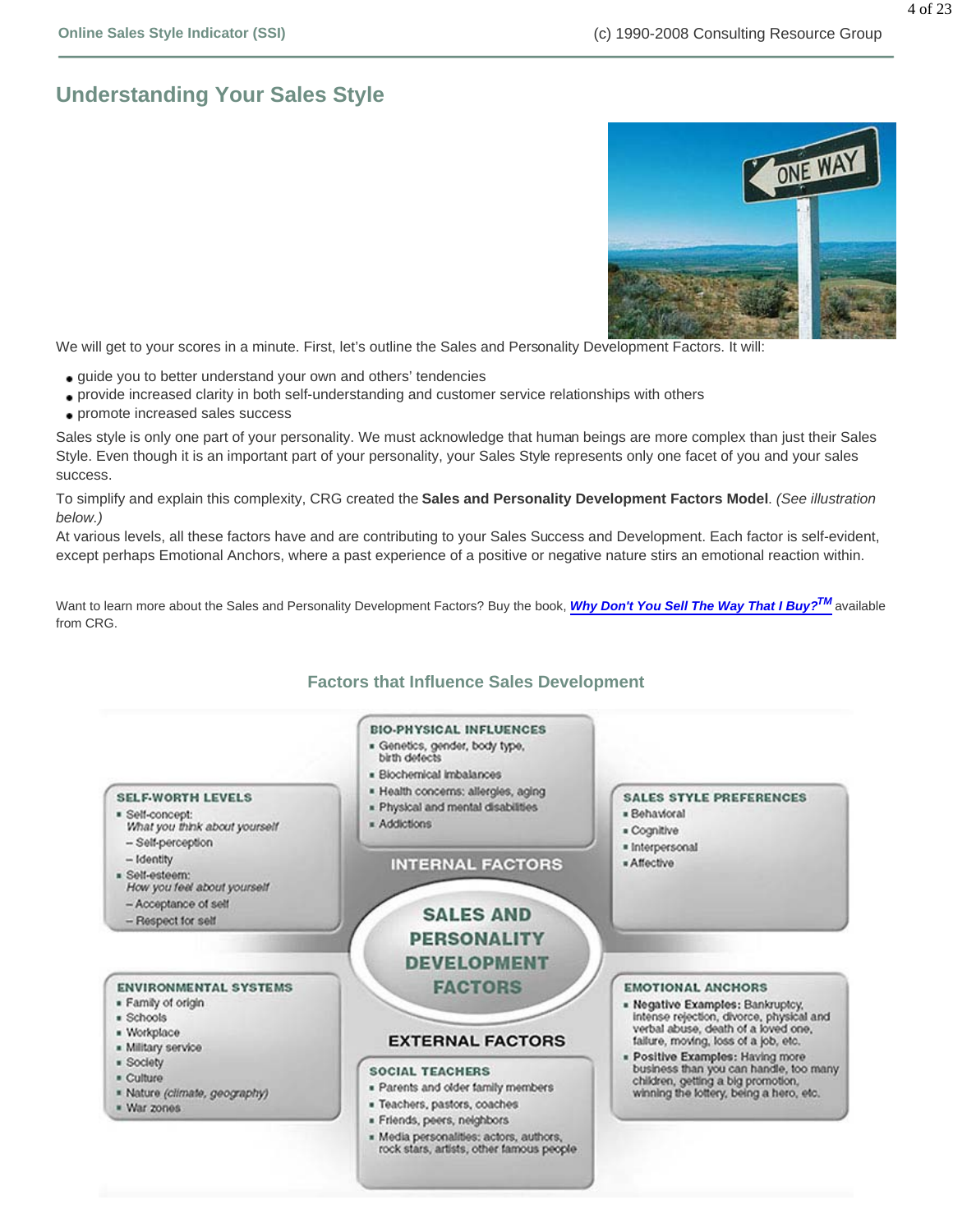#### *STEP ONE*

#### **Understanding Sales Style**



Many factors can determine your Sales Style and how much rigidity or flexibility you demonstrate. Your Sales Style is created by a complex set of behaviors and attitudes that strongly affect the way you manage tasks, solve problems, and present yourself to others. It is determined partly by your past experiences and opportunities and also by other aspects of your personality.

Research reveals you are born with a preferred Sales Style and that it is consistent throughout your lifetime. Your Sales Style is your natural

predisposition to perceive, approach, and interact with the environment- which includes time, people, tasks, and all sales situations.

Theory and research indicate that four main styles are useful in describing human behavior. Understanding these four styles will provide you with valuable insights. It is also important to understand how your Sales Style triggers much of your behavior and influences your sales choices and success.

### **Definition of a Successful Sales Professional**



Successful sales professionals are defined in this instrument as people who— by means of vision, passion, and hard work—are able to intentionally build short- and long-term relationships with their clients and potential clients, while achieving sales results. The word "success" also means the success of the client to reach his or her goals and objectives via the product and/or service you are offering. Success is also based on the ethical behavior of the sales professional and team, within a culture of integrity, trust, respect, and credibility.

#### The *SSI*

will assist you to assess the extent to which you have achieved this type of success. It will also provide you with an opportunity to clarify a powerful plan for developing this kind of "total sales success" with your clients and prospects, at personal, interpersonal, organizational, and business levels.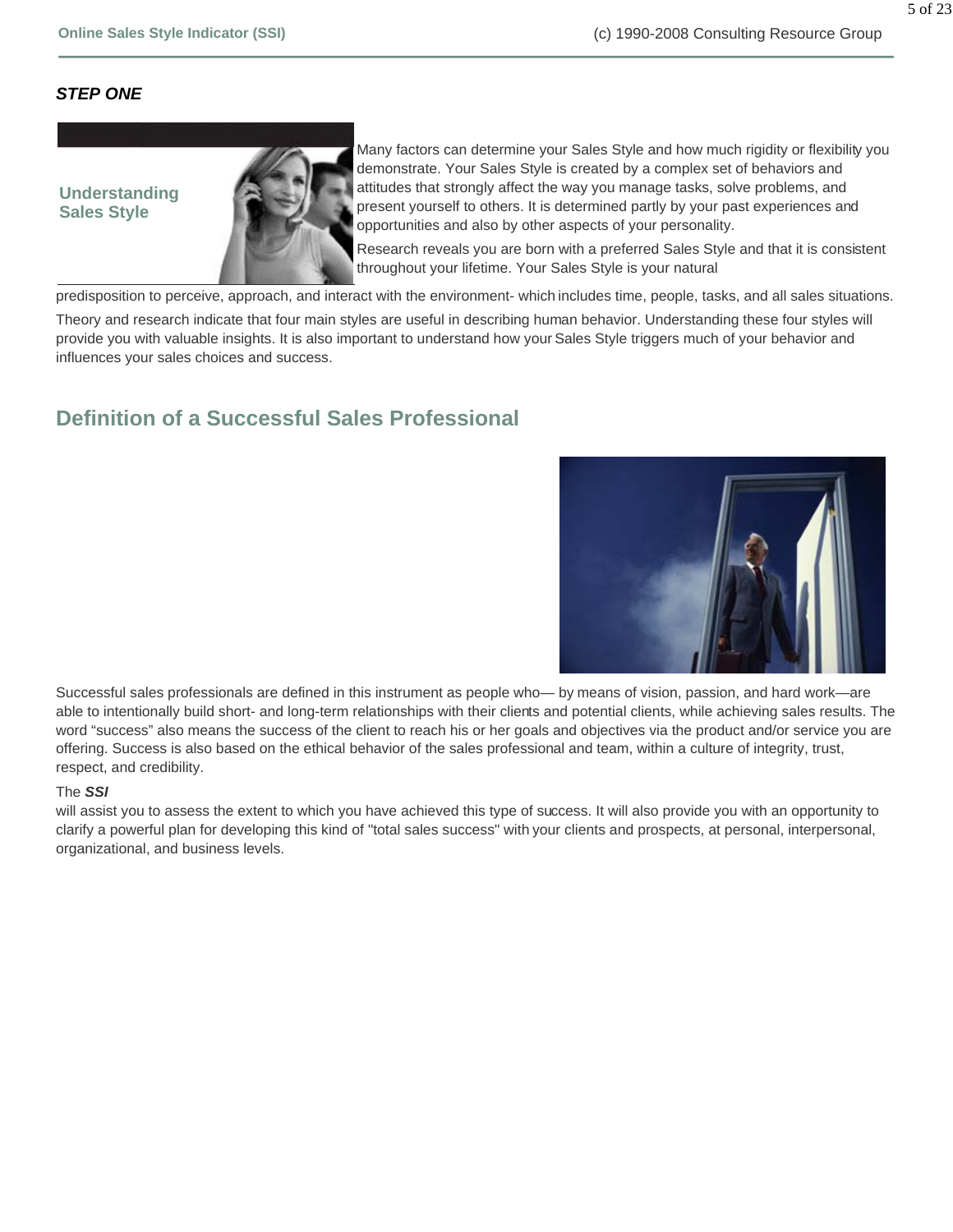#### **Sales Style: The Foundation of Your General Approach to Buyers**

We all tend to view the world in our own personal ways. We each perceive, approach, and interact with our surroundings in a unique manner or Sales Style. Things you pay attention to, the way you decide to act, and the people you prefer to be with are all influenced by the way you are naturally predisposed to behave and sell. Your clients are no different in their uniqueness. The key for a sales professional is to know and understand your selling style and be equally aware of your clients' buying styles.

66 It affects how you prospect and look for new business: qualify, discover, and interview; confirm needs; demonstrate and present your solutions (your products or services); handle concerns and objections; deal with rejection; ask for the order/business; and even the way you follow-up the sale with personalized service 99

Your basic Sales Style forms the foundation for your interpersonal interactions.

The way you see yourself (self-perception) influences how you act in all areas of your life. Your Sales Style directly affects your interpersonal communications and ultimately your sales success.

#### The *Sales Style Indicator*

provides you with an organized view of how you perceive yourself and reveals the likely consequences of your Sales Style. As you become more keenly aware of those consequences, you can plan to develop greater style-flexibility to increase your sales effectiveness.

Your personal way of viewing the environment around you and reacting to it becomes the foundation upon which your Sales Style is built. Depending upon the roles in which you find yourself, you may develop interpersonal, counseling, decision-making, learning, sales, discovery, customer service, management, and leadership styles. The way you view yourself influences how you will act in all areas of life. Your Sales Style is one manifestation of the basic personal style that underlies all your behavior.

Sales Style behaviors vary somewhat from person to person and situation to situation. For the most part and for most people, they remain consistent over time.

The general pattern you exhibit is unique and distinct from the patterns of most other people. Gaining deeper understanding of the four Sales Style dimensions will assist you to appreciate the characteristics of other styles. You can apply this knowledge later, when you want to adjust your Sales Style to be more effective and to build credibility with your clients, potential clients, and team members.

Style-shifting is a critical skill that all sales professionals must develop to maximize their potential. You can learn to be more flexible and effective without being artificial or phony in the way you present yourself.

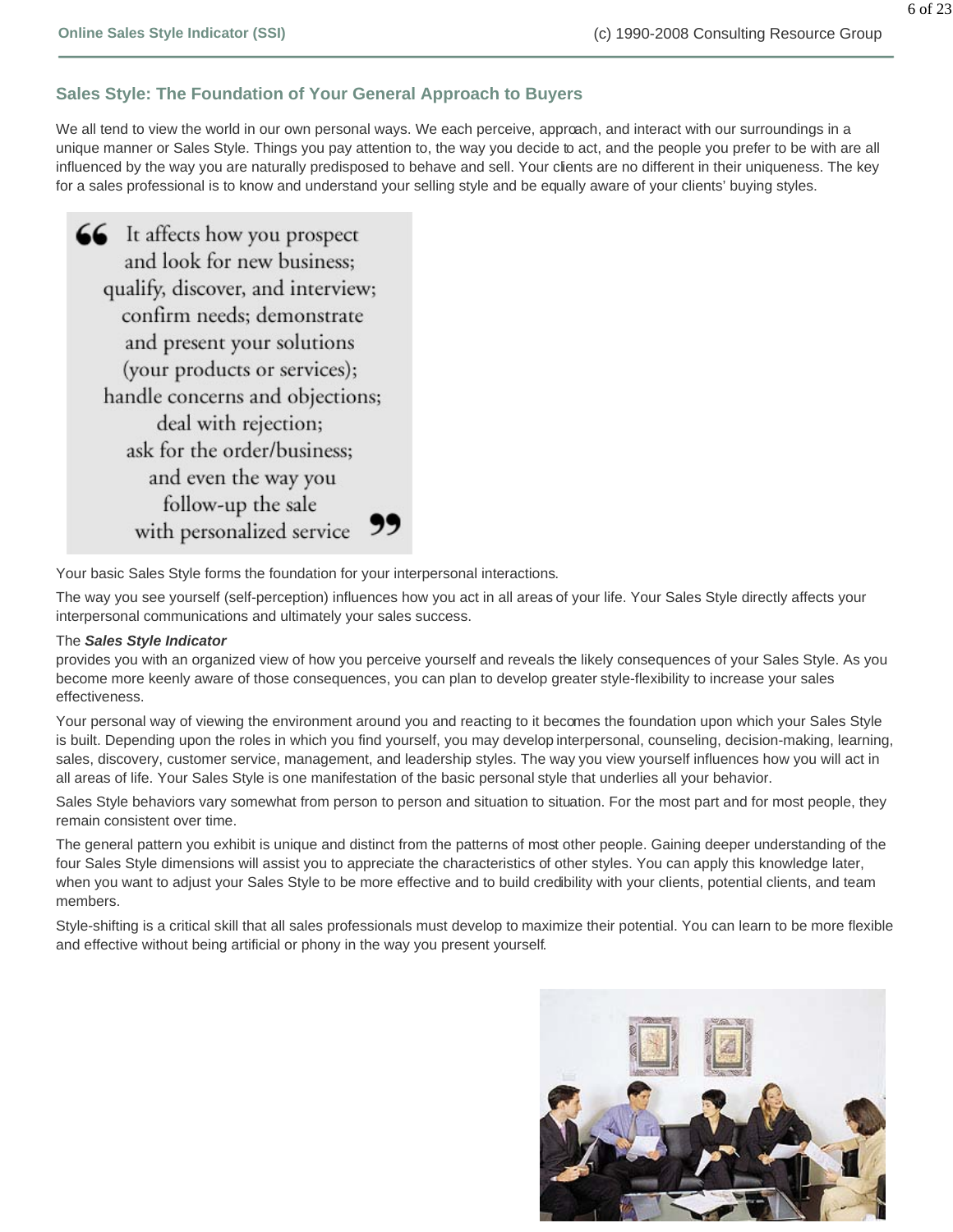#### **If you want an understanding of how others perceive you—as a sales professional—ask them to complete an** *SSI* **for you!**

Over the years, we have found this a very insightful process. You can then compare the way you see yourself with the way others see you. This strategy is great for helping sales and interpersonal relationships, team-building, communications, leadership, client selection, and many other applications.

*You may also complete the SSI for another person, to help you become more effective with him or her. Many sales managers have found this a very useful process for coaching, directing, and leading their sales teams.*

*Although the SSI should never replace getting to know someone else personally, it can help you frame a way to build credibility and awareness of others' needs and help you plan your behavior and interactions with others.*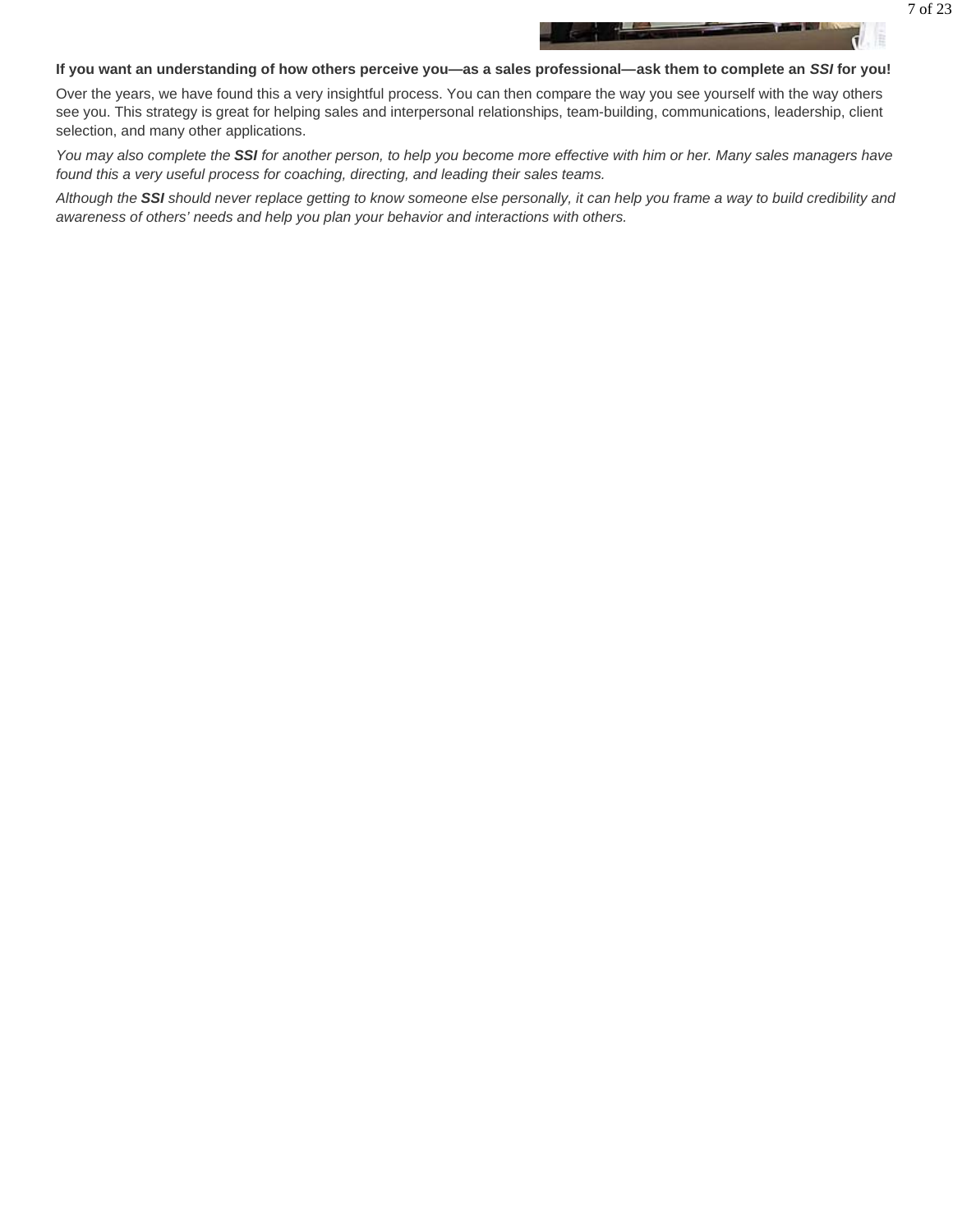#### **Understanding the Four Sales Style Dimensions**

### **Behavioral** *ACTION* **35**

This Sales Style dimension has a strong tendency toward directly and forcefully persuading prospects and altering the sales environment in an effort to achieve well thought-out sales goals. Sales people who naturally operate mainly from this quadrant of Sales Style are likely to seem self-assured, aggressive, driven, and many times oblivious to their prospect's feelings; on a focused track of their own. As viewed by their sales team, they are often perceived as "heavy-hitters" and sales leaders because they tend to forge ahead to meet difficult sales challenges with unusual vigor.

The **ACTION**-oriented style is typical of strong "closers" and those salespeople who are very persistent in scheduling appointments. This **ACTION**-oriented behavior can be perceived as both pushy and aggressive by both the **Cognitive Analysis** and **Interpersonal Harmony** Styles, as they both move forward much more slowly than this style salesperson. Decisive and bold, this Sales Style constantly seeks new or proven ways to speed along the buying process.

The **BEHAVIORAL ACTION** Sales Style characteristic (by itself, without other style influences) is extroverted and can withstand greater sales-related stress (for instance: high sales quotas) than other styles. They don't tend to use highly creative or "flashy" modes of selling, but prefer planned, proven, and very direct sales methods to achieve previously defined bottom-line sales results.

 **Cognitive** *ANALYSIS* **45**

This Sales Style dimension is characterized by a strong tendency to remain in control of the sales situation. Attention to details, precision and correctness, and being on the alert for potential dangers or inconsistencies enable sales people with this style to maintain control of the interview and to avoid rejection. They want to avoid being influenced negatively by other people or by the sales environment. This sales type slowly and methodically focuses on each small detail necessary to complete the sale. They often get caught up in the sales "process" and must be encouraged to move more aggressively towards "completion" of the sale.

People with this Sales Style tend to avoid emotional intensity and unpredictability. They find that gaining trust from others is not easily attained. They may need to offer more friendly, personal contact with prospects and clients to gain some much needed trust. This Sales Style (by itself, without other style influences) is introverted, being more sensitive to actions and words of prospects and fellow workers.

The **COGNITIVE ANALYSIS** Sales Style does not prefer intuitive or emotional modes of selling, but tends toward logical analysis and exacting precision during sales tasks, with focus and interest on preparing the "perfect presentation". This aim at perfection can reduce the number of presentations made, yet can be particularly effective in technical sales situations.

### **Interpersonal** *HARMONY* **38**

This Sales Style dimension is characterized by a strong tendency to adapt to individual prospects and sales situations in order to promote harmony and to provide comfort for everyone involved in the sale. People who are strong in this style dimension feel they must be personally liked and respected by each of their prospects or clients.

The **INTERPERSONAL HARMONY** Sales Style typically approaches life and people in a practical, friendly, and naturally warm manner. Adaptation to all other styles is a way of life, providing the desired career security and balance needed and preferred by those who score higher in this style dimension.

The **INTERPERSONAL HARMONY** Sales Style finds it much easier to make friends with prospects than to move ahead assertively to close the sale. They do not like to be perceived as being pushy or aggressive. Their natural tendency to gain a sense of validation and personal approval is achieved by supporting their prospects' desires. Because of this sincere effort, they are often described by prospects as warm and friendly, and service-oriented. This Sales Style (by itself, without other

### **Affective** *EXPRESSION* **39**

Sales people with this style have a strong tendency to intuitively explore their prospect's emotions and the sales situation; then intuitively interact with them in order to achieve the desired sales outcome. Spontaneous expression of ideas and feelings mark the natural tendencies of this Sales Style.

People with a natural tendency toward this Sales Style use very creative approaches of speaking, gesturing, or letter writing in their attempts to persuade prospects to buy. They make artistically creative and often very dramatic presentations. They like to quickly sell others on themselves, their ideas, and the products or services which (hopefully) will be helpful and provide solutions to their prospects' problems. They often go out of their way to help prospects because they believe in the value of satisfied clients and their ongoing relationships with them. This Sales Style (by itself, without other style influences) is extroverted, not being easily over-stimulated by their prospects' thoughts or feelings, or by the sales environment. People strong in this style dimension can seem insensitive as they rapidly move ahead of others.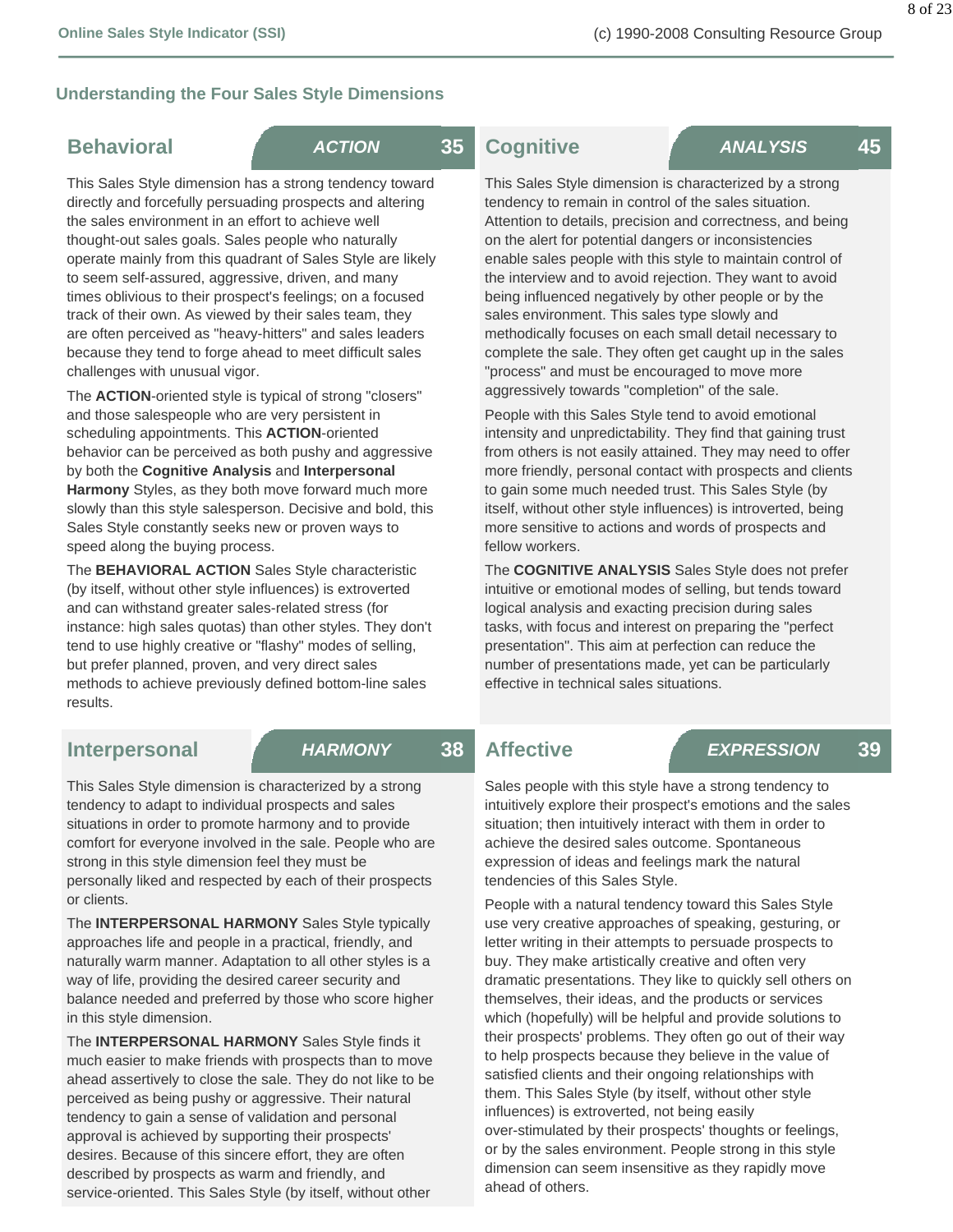style influences) is introverted, being more sensitive to the words and actions of prospects. It favors a practical balance of both the logical and intuitive modes of selling; avoiding extremes in behavior. Closing the sale does not come easy for this Sales Style.

The **AFFECTIVE EXPRESSION** Sales Style generally avoids analytical or technical approaches to selling, but is more intuitive and creative in selling others on taking action. Social interaction and a focus on having a "good time" characterizes this sales style.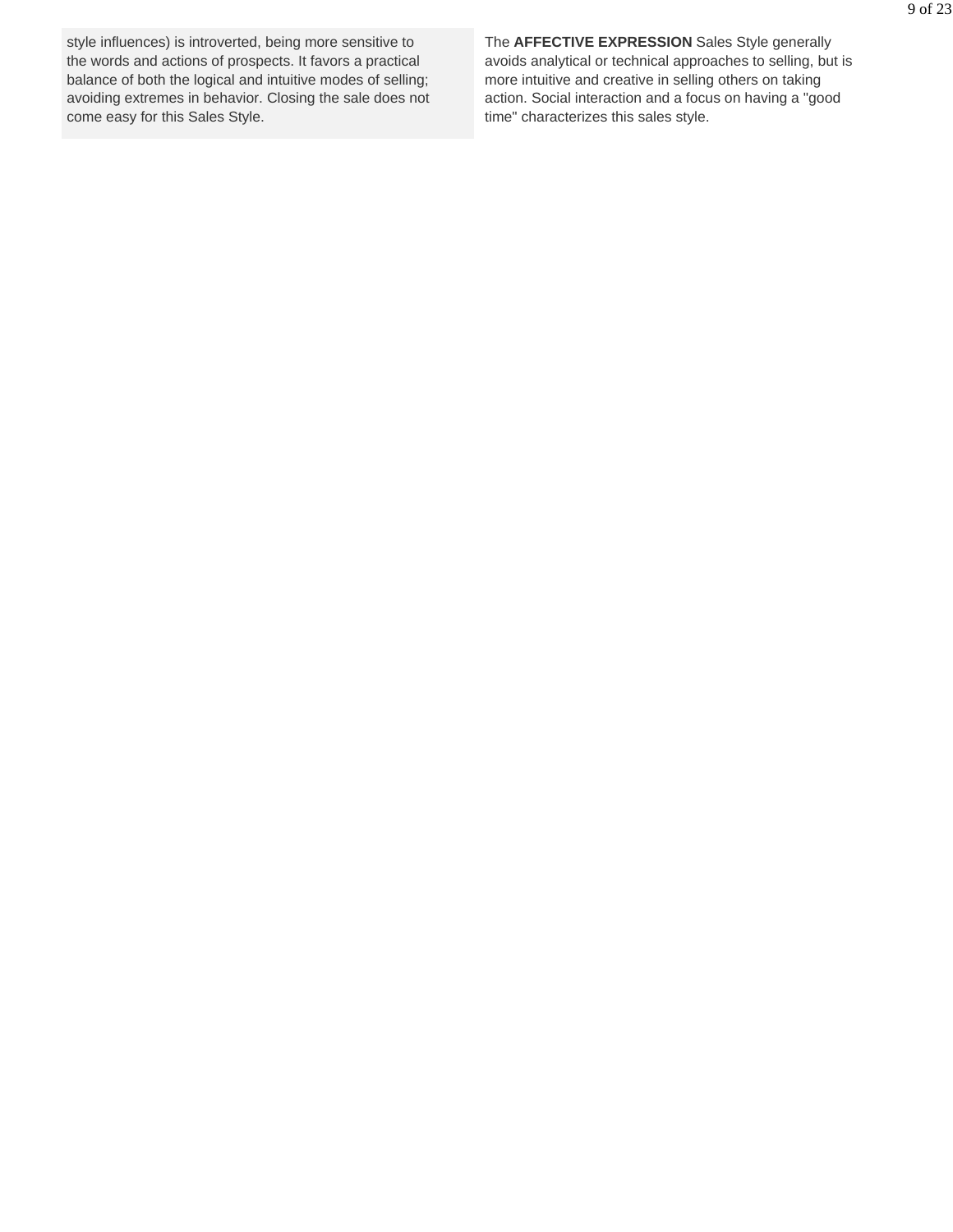#### *STEP TWO*



Now you have a visual graph that represents your style pattern. Here is what this might mean to you.

- Each of us has all four dimensions, in varying intensities.
- The higher your score in one of the dimensions, the more likely this dimension is influencing the way you perceive, approach, and interact with the sales environment.
- The opposite is true for your lower scores. The lower your score in a style dimension, the less likely that dimension is influencing your choices, decision-making, and ability to sell using that dimension.



#### *STEP THREE*

**Learning about Your General Style Tendencies**



There is no right or wrong answer or distribution of numbers. The majority of individuals will have two scores above 40 and two scores below 40. Some will have only one score above 40; others will have three scores 40 and above. A small percentage of the population has all four scores within 4 to 5 points.

The combination of your four scores makes up your style pattern. To deepen your understanding of the general style tendencies of each dimension, carefully read the description of each style quadrant below to gain an understanding of the general orientation, typical strengths, and common difficulties of each Sales Style dimension.

We give you permission to personalize this report to your own uniqueness. Ignore the comments that you feel do not apply to you. Identify the statements you feel reflect your Sales Style.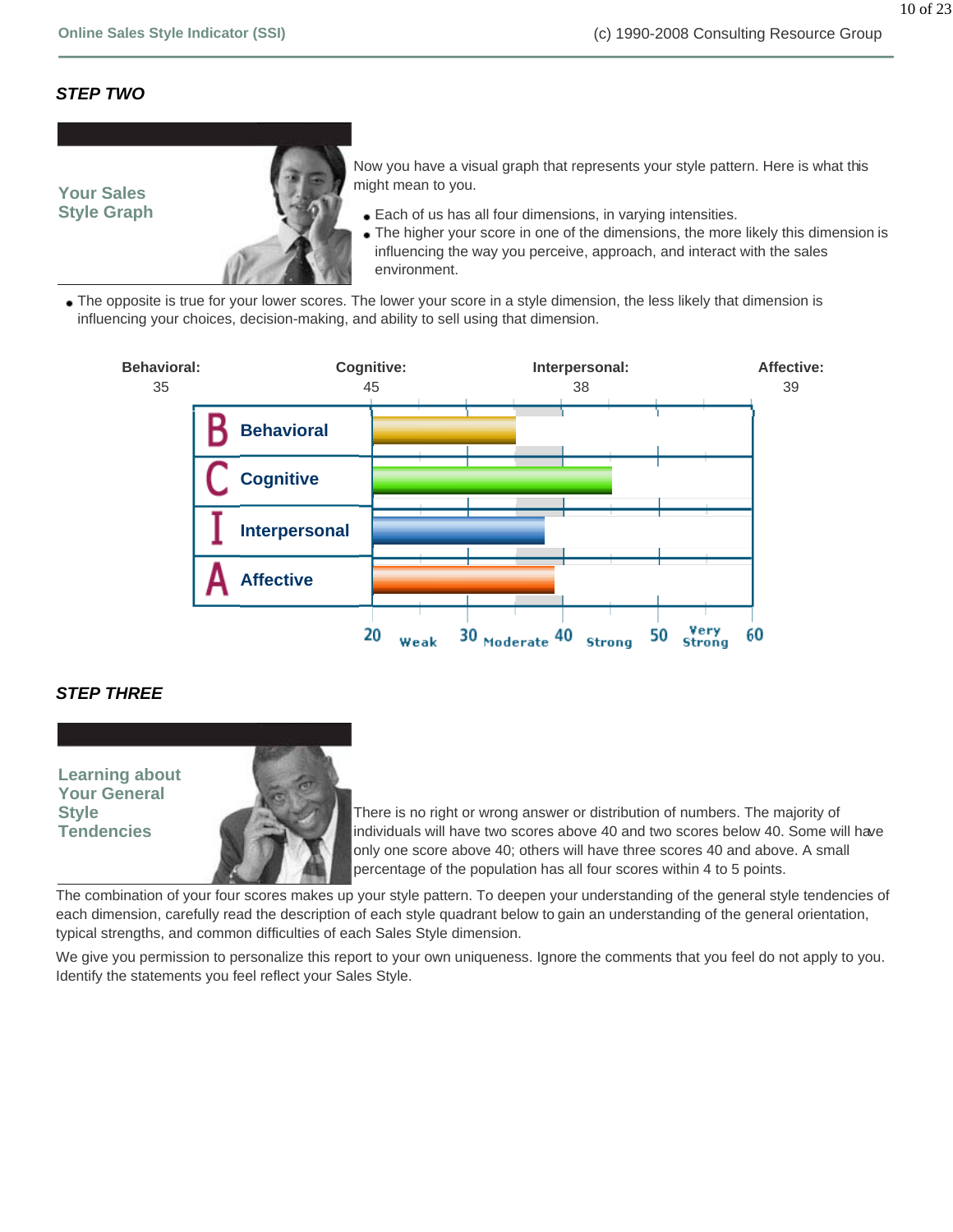11 of 23

### **Understanding Your General Sales Style Tendencies**

| <b>Behavioral</b>                                                                                                                                                                 | <b>ACTION</b>  | 35 | <b>Cognitive</b>                                                                                                                                                                                         |  | <b>ANALYSIS</b>   | 45 |
|-----------------------------------------------------------------------------------------------------------------------------------------------------------------------------------|----------------|----|----------------------------------------------------------------------------------------------------------------------------------------------------------------------------------------------------------|--|-------------------|----|
| <b>General Orientation:</b>                                                                                                                                                       |                |    | <b>General Orientation:</b>                                                                                                                                                                              |  |                   |    |
| To tasks: wants results now<br>To people: seeks authority<br>To problems: is tactical and strategic<br>To stress: doubles efforts<br>To time: lives in present and future         |                |    | To tasks: wants quality control<br>To people: seeks predictability<br>To problems: analyzes data<br>To stress: withdraws<br>To time: lives in past and future                                            |  |                   |    |
| <b>Typical Sales Strengths:</b>                                                                                                                                                   |                |    | <b>Typical Sales Strengths:</b>                                                                                                                                                                          |  |                   |    |
| Acts rapidly to get sales results<br>Is inventive and productive<br>Shows endurance under stress<br>Is driven to achieve sales goals<br>Can take authority boldly                 |                |    | Acts cautiously to avoid errors<br>Engages in critical analysis<br>Seeks to create a low-stress climate<br>Can handle important details well<br>Can follow directives and standards                      |  |                   |    |
| <b>Common Sales Difficulties:</b>                                                                                                                                                 |                |    | <b>Common Sales Difficulties:</b>                                                                                                                                                                        |  |                   |    |
| Can be too forceful or impatient<br>Can often think his/her way is best<br>Can be insensitive to needs of clients<br>Can be manipulative or coercive<br>Can be lonely or stressed |                |    | Can bog down in details and lose time<br>Can be too critical or finicky, or controlling<br>Can be overly sensitive to feedback<br>Can seem to be lacking in courage<br>Can be too self-sufficient, alone |  |                   |    |
| <b>Interpersonal</b>                                                                                                                                                              | <b>HARMONY</b> | 38 | <b>Affective</b>                                                                                                                                                                                         |  | <b>EXPRESSION</b> | 39 |
| <b>General Orientation:</b>                                                                                                                                                       |                |    | <b>General Orientation:</b>                                                                                                                                                                              |  |                   |    |
| To tasks: is a reliable performer<br>To people: seeks to help others<br>To problems: wants practical solutions<br>To stress: adjusts to it<br>To time: lives in present           |                |    | To tasks: puts people first<br>To people: seeks to influence<br>To problems: is intuitive and creative<br>To stress: escapes from it<br>To time: lives in present and future                             |  |                   |    |
| <b>Typical Sales Strengths:</b>                                                                                                                                                   |                |    | <b>Typical Sales Strengths:</b>                                                                                                                                                                          |  |                   |    |
| Promotes harmony and balance<br>Is reliable and consistent<br>Tries to adapt to stress<br>Sees the obvious that others miss<br>Is often easy-going and warm                       |                |    | Acts / sells creatively on intuition<br>Is sensitive to clients ' feelings<br>Is resilient in times of stress<br>Develops a network of contacts / leads<br>Is often willing to help others               |  |                   |    |

#### **Common Sales Difficulties:**

Can be too easy-going and accepting Can allow prospects to take advantage Can become bitter if unappreciated Can be low in self-worth/confidence Can be reluctant to take risks

#### **Common Sales Difficulties:**

Can lose track of time and be late Can overwork and overindulge Can be too talkative Can lose objectivity, be emotional Can be too self-assured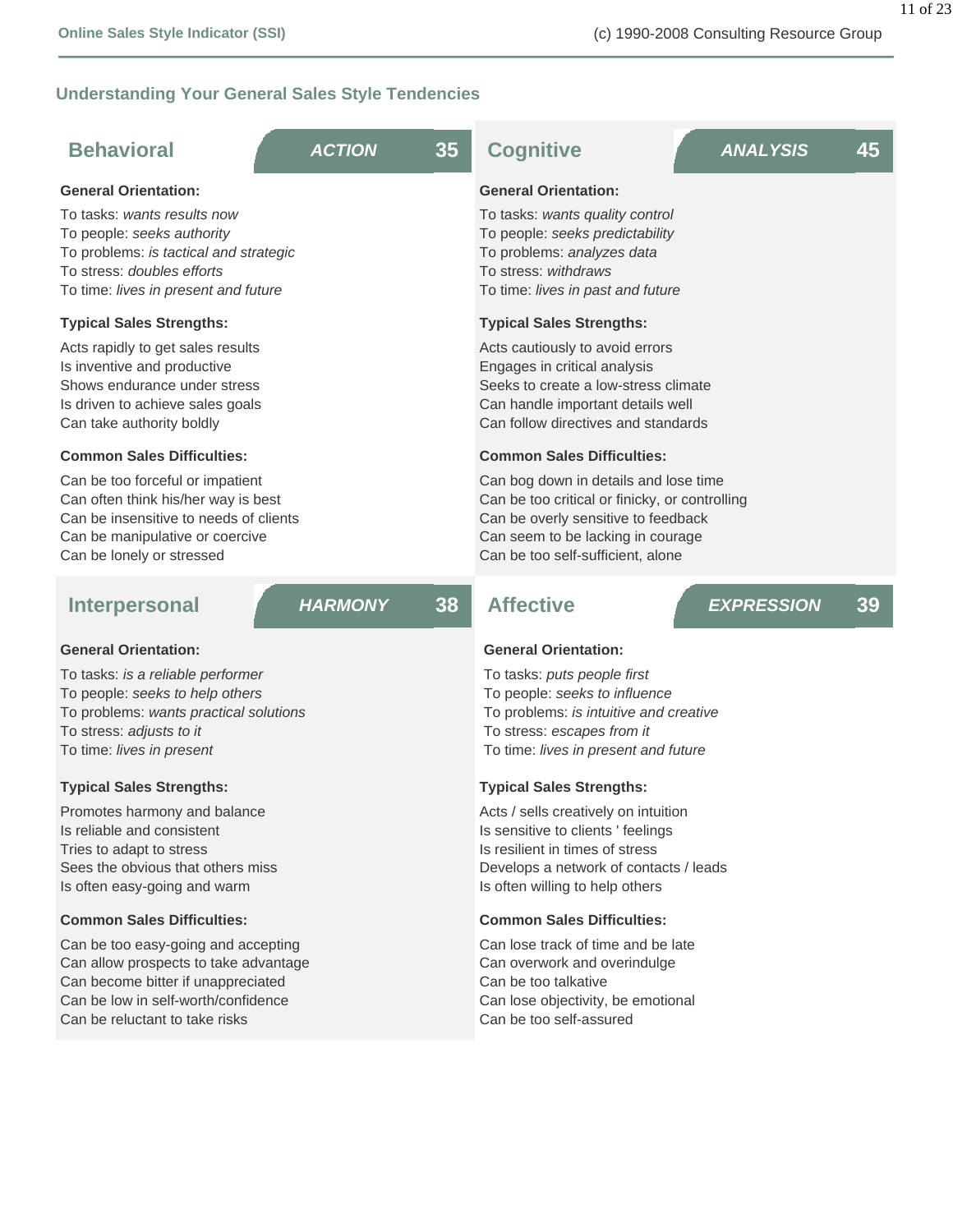#### **Exercising Caution when Assessing Your Own and Others' Styles**



The following explanation will prepare you to begin reading the many interpretive comments available to you in this section.

We should never pigeonhole individuals or try to stuff someone into a personality "box." When provided with crisp, neat categories, we have a temptation to use these models as a shortcut for getting to know people. The CRG models were intended to provide clarity and insight about a person's personality, which is constantly changing, somewhat unpredictable, and often a surprise to even careful observers.

Some people have said of others, "Oh, he's a Cognitive type" or "She's an Affective type," pronouncing clear judgment of another person's personality. This type of simplistic thinking is to be avoided, especially when you share your style patterns with clients, potential clients, and co-workers.

#### The Sales Style Indicator

is just that—an indicator, not a test. It is meant to provide a common language to assist you to understand yourself and communicate with others regarding the important issue of personal styles.

#### *STEP FOUR*

**Determining Your Interpretive Summary for Your Style**



We will outline the process on how to determine your style pattern(s). As mentioned earlier, the combination of your four scores (patterns) reflects your Sales Style. On the next page are 21 different style patterns. Most of us will have one, perhaps two, or even a maximum of three interpretive summaries with which we best identify.

Let's determine your Primary Style Pattern for all your scores 40 and above. Because there are special rules for how this is determined, please read the following before going to your Interpretive Summary or Summaries.

Even though the Sales Style Indicator is full of information, significant additional value comes from going through the second booklet, the Sales Style Indicator In-Depth Interpretations. This 48-page booklet contains two pages of detailed narrative about each of the 21 style patterns. It outlines your Sales Style related Strengths, Common Difficulties, Reactions to Stress, Sales Team Functioning and Compatibility with Others, and Leadership Implications; it also offers suggestions to Increase Your Sales Effectiveness. No sales professional or manager should be without it.

You can also expand on the practical application of the SSI by accessing the Sales Training Program/Process and book, Why Don't You Sell The Way That I Buy?TM designed specifically for the SSI. To find out more about this process, please contact the CRG Partner who provided this SSI to you or contact CRG.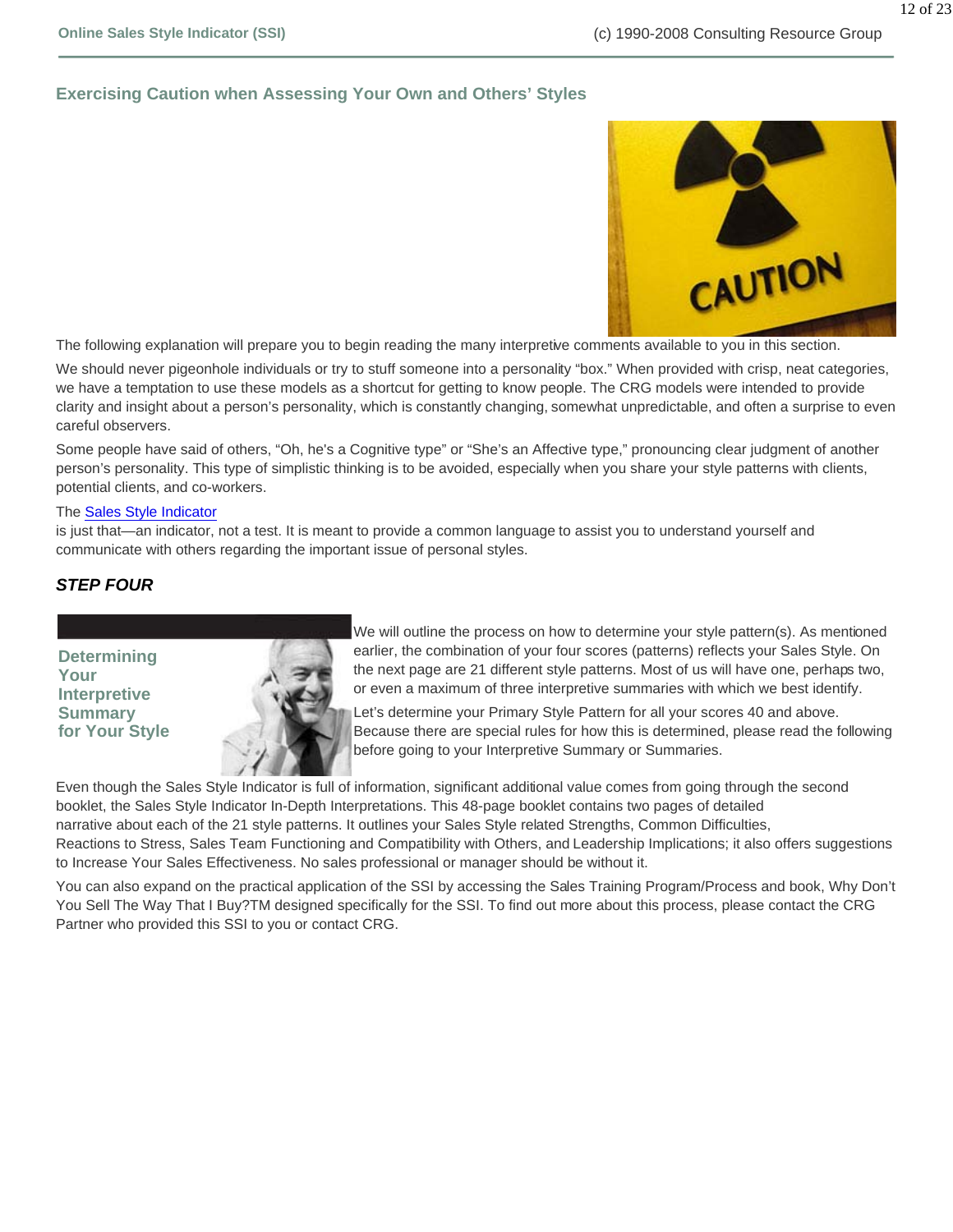#### **Primary Pattern**





 If anything could go wrong in a sale, you can rely on the **probing** type to be able to discover the potential errors. They tend to be bloodhounds who easily detect inconsistencies, holes in sales logic, errors in financial projections, or flaws in a sales proposal; they just can't rest until they find the inconsistencies and correct them

#### **Secondary Pattern**

| B, C, I & A | Synergistic |
|-------------|-------------|
|-------------|-------------|



**Synergistic** salespeople have an excellent inner resource for developing relationships with people with any style pattern. With equal strength in each of the four dimensions (**B**, **C**, **I** & **A**), they have the natural ability to perceive the sales environment and connect with other people, regardless of the personal style pattern the other person might have. This allows them to be good salespeople, team players, and negotiators with diverse groups of people.

These salespeople have strong flexibility and adaptability that provides them with an advantage in many sales situations. This style pattern allows them to have many interests and to prefer variety in the widest sense of the term. Their drive toward being task-oriented is balanced with their need to have harmony with others. They can be both sales leaders as well as support sales staff; they like working alone as much as with others. They tend to talk and verbally express themselves but can also listen well. They often like to let their actions speak for them. This style pattern lends itself toward support and problem-solving sales situations where the **synergistic** individual's wide range of interests and skills can be appreciated and rewarded.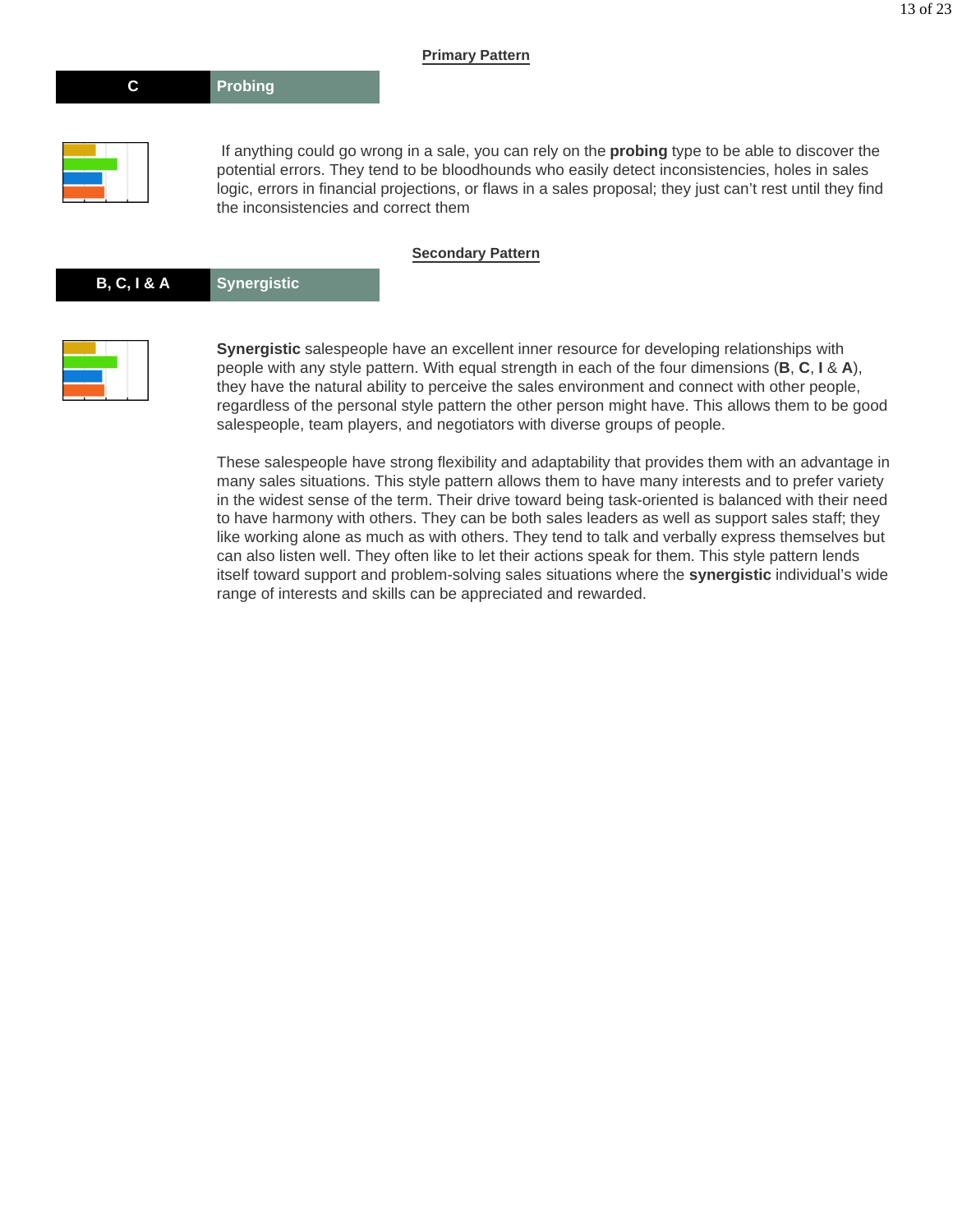14 of 23

#### **In-Depth Interpretation(s)**

#### **Primary Pattern**

#### **Strengths**

If anything could go wrong in a sale, you can rely on the **probing** type to be able to discover the potential errors. They tend to be bloodhounds who easily detect inconsistencies, holes in sales logic, errors in financial projections, or flaws in a sales proposal; they just can't rest until they find the inconsistencies and correct them.

**C Probing**

#### The **probing**

style of salesperson tends to be masterful at handling a mass of details or developing systems to organize complex information and is usually conscientious and patient when it comes to recording and reporting data, for instance, sales call reports and expense reports. It seems that these salespeople's self-identity and self-worth often rest upon their being right and accurate in all that they do. If they already have the necessary skills for a sales job, you can likely count on them to be careful, conscientious, and consistent in their work. They will produce high-quality results that, many times, will be completely error-free. Time needed for such careful preparation can be costly in a time-sensitive sales situation. Overpreparation can interfere with the need for a consistently high number of sales calls.

People with this style are often highly introverted in nature and can pick up on small cues or clues that most people miss in the sales environment. They are careful and critical observers of even subtle events happening around them. They are comfortable being quiet and sitting very still, watching prospects, and waiting. This helps them to have a clear plan in mind before closing the sale. (You can see the image of the watchful cobra: alert, expectant, analyzing the situation for the right and precise moment to strike with deadly accuracy.)

#### **Common Areas of Difficulty**

#### Individuals with the **probing**

Sales Style are likely to be intolerant of others who interfere, get in the way, or disrupt established sales procedures. They also have difficulty being patient with others who are sloppy and untidy in shared work spaces; they are critical especially of **Affective** 

sales types that they see as being overly emotional, easily distracted, and unable to concentrate on the sales task at hand. The **probing** 

type of salesperson is likely to have trouble seeing others' points of view because they have researched their own views thoroughly and believe their way is the correct way to think or act. They seem to be either/or thinkers, lacking flexibility or versatility in the way they approach sales situations. Sometimes other salespeople will describe them as being closed-minded, stubborn, fault-finding, and dogmatic.

If you offer a new sales approach to people with this Sales Style, they are likely to say, "Where has this method been tried before?" or "Where is the proof that it will work?" It sometimes doesn't matter how good a new idea is; they may discount its value simply because it isn't well established (or just isn't what they would do). Conservative in approach, they are the aggressive sales manager's nightmare! They are slower to take new sales approaches than most people. Thorough and time-consuming, they look at all the angles and often react negatively to any emotionally charged approach to motivate them to do something new or different. Before making decisions to sell anything new, they most likely will do background reading in consumer magazines or will ask others to provide critical assessments of competing products. They typically want just the facts. Emotions are possibly the last thing these people want to be influenced by—especially negative emotions.

Quite often their sales presentations to prospects come across as aloof, matter-of- fact, lukewarm, or pure business. They enter into close relationships very slowly and cautiously. They can have particularly high expectations of themselves and of others. This can lead to very frustrating customer relations, especially with prospects who have quite opposite temperaments and attitudes to theirs. **Probing** 

salespeople do not find it easy to give praise to others or congratulate them for doing well, often because of a tendency to focus on what was not achieved or not quite right in their performance. Consequently, the **probing** salesperson sometimes seems to be a perfectionist who is almost impossible to satisfy. While having high standards can be a strong asset when working alone with complicated problems or preparing sales call reports, it can be a definite handicap when interacting with others, especially if this strength is not consciously controlled and counterbalanced with empathy for the views and feelings of others.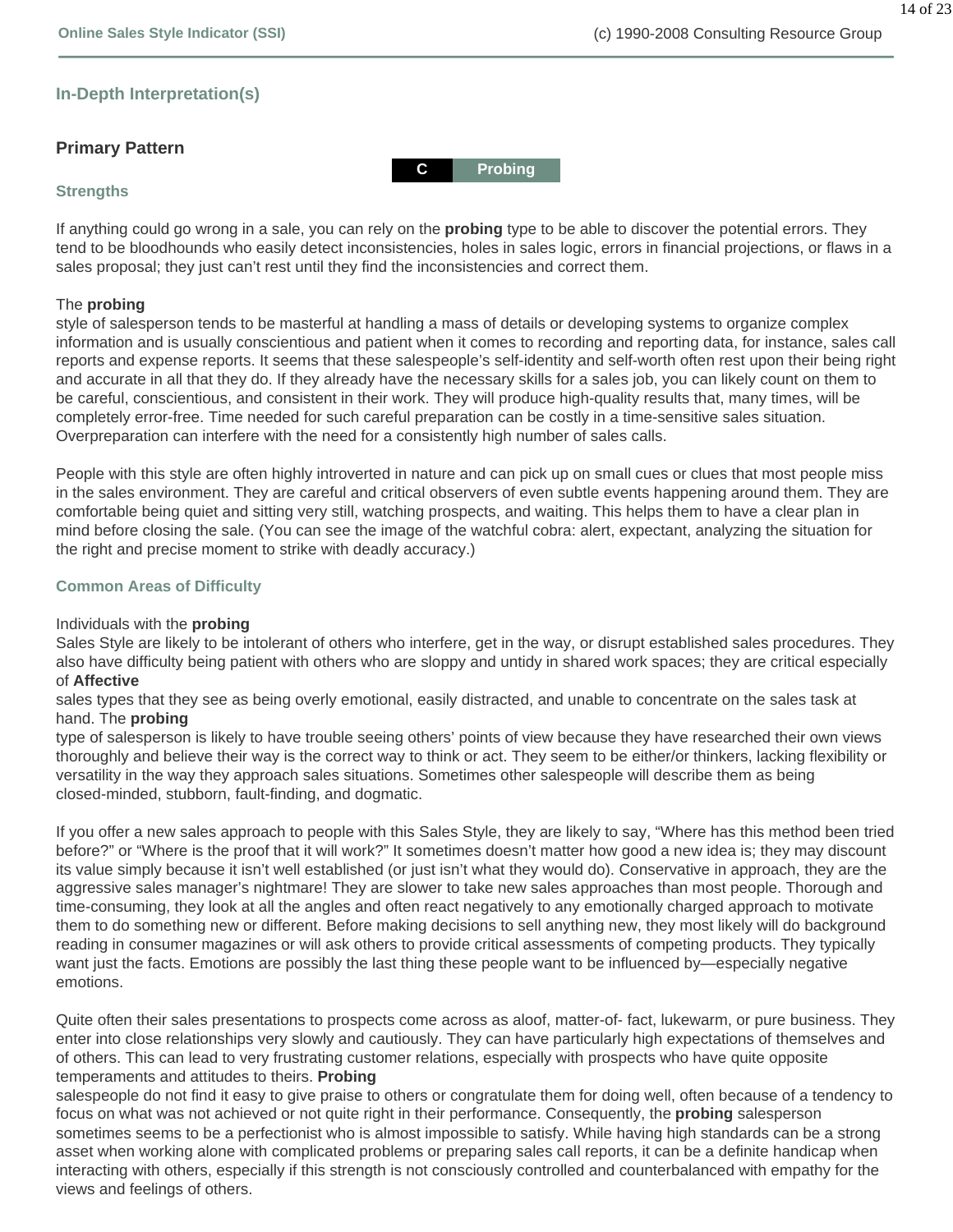type of salesperson tends to become preoccupied, withdrawn, and anxious when things do not go as planned or expected or when prospects or clients become aggressive. If any policy or rule is being broken, salespeople of this type tend to become overly critical and judgmental of those breaking the regulations. Rule-breakers and policy-benders can cause these **probing**

salespeople enormous distress, sometimes out of all proportion to the crime committed, especially when the wonderful job they have done in ordering things properly has been distorted, thwarted, or ruined.

Since they tend to shrink from conflict, particularly when the situation is fused with strong emotion, the **probing** sales types must be careful they don't become

carpets for tough prospects to walk on. They can easily get themselves into a fluster trying to keep their offices, files, or even other people in order because of their strong desire to be right, correct, and proper in all that they do. Trying to be less demanding on themselves and others, being less intense, and letting go of the need to achieve perfection every time will help to promote relaxation and to drastically improve human relations at the same time. Some people have strong emotional reactions toward the **probing**

types who can make them feel harassed with this constant focus on always getting things done the right way.

#### **Sales Team Functioning and Compatibility with Other Styles**

This highly **Cognitive** Sales Style tends to become impatient with a team's or company's lack of orderly procedures. The **probing** 

style tends toward less participation on a team because, quite often, other sales team members can be more forceful. A group of **probing**

people on the same sales team would be happy to follow strict regulations that governed their behavior together, such as "101 Specific Steps to the Perfect Sale."

#### The **probing**

sales types can feel more comfortable when working alone or with others who have a similar style. They tend to be less comfortable with "know-it- alls" or "motor-mouths" (which is how they often regard the **Affective** types) and resent the steamrolling, aggressive approach of the **Behavioral** types. They like the friendliness and support they often can get from **Interpersonal** types, except in work situations where the **Interpersonal** people tend to lose their focus on the sales task at hand and just want to chat.

#### **Leadership Implications**

People with this Sales Style have difficulty assuming leadership positions because of the complexity and unpredictability of events that any sales manager will inevitably encounter. They have to stretch their preferred Sales Style pattern to include the more risk-taking, social, and expressive aspects inherent in sales-team leadership. They do not actively seek to be at the forefront of what is going on. They rarely want to be in the role of Director of Sales and Marketing or Sales Manager if this involves responsibility for motivating salespeople rather than merely having authority over procedures. If they unexpectedly find themselves standing under the spotlight or having leadership thrust upon them, they tend to freeze up, because their standard operating procedures do not work in a constantly changing environment over which they don't have complete control. They prefer being procedure-checkers and sales-presentations critics to being in charge of people in a dynamic environment.

#### **To Increase Effectiveness**

Gaining improved style flexibility while expressing themselves and their feelings should be a priority for **probing** salespeople to enhance their emotional and physical health. Taking courses in assertiveness training and stress management, engaging in the creative arts, doing cardiovascular (aerobic) exercise, and talking through problems with a close friend or counselor can all be highly preventative measures against the build-up of stress, and thus be effective methods of improving sales performance and preventing illness.

#### The **probing**

type of salesperson could also benefit from striving for deeper self-awareness of feelings and emotions. Learning to express these feelings to others in a constructive manner, especially in client relationships, could promote personal growth as a human being and help bring clients closer to them.

#### Quite often **Probing**

salespeople are very emotionally sensitive to rejection. The mere suggestion that their sales proposal is being rejected or that they will not receive personal appreciation can be interpreted as personal rejection. Developing closer relationships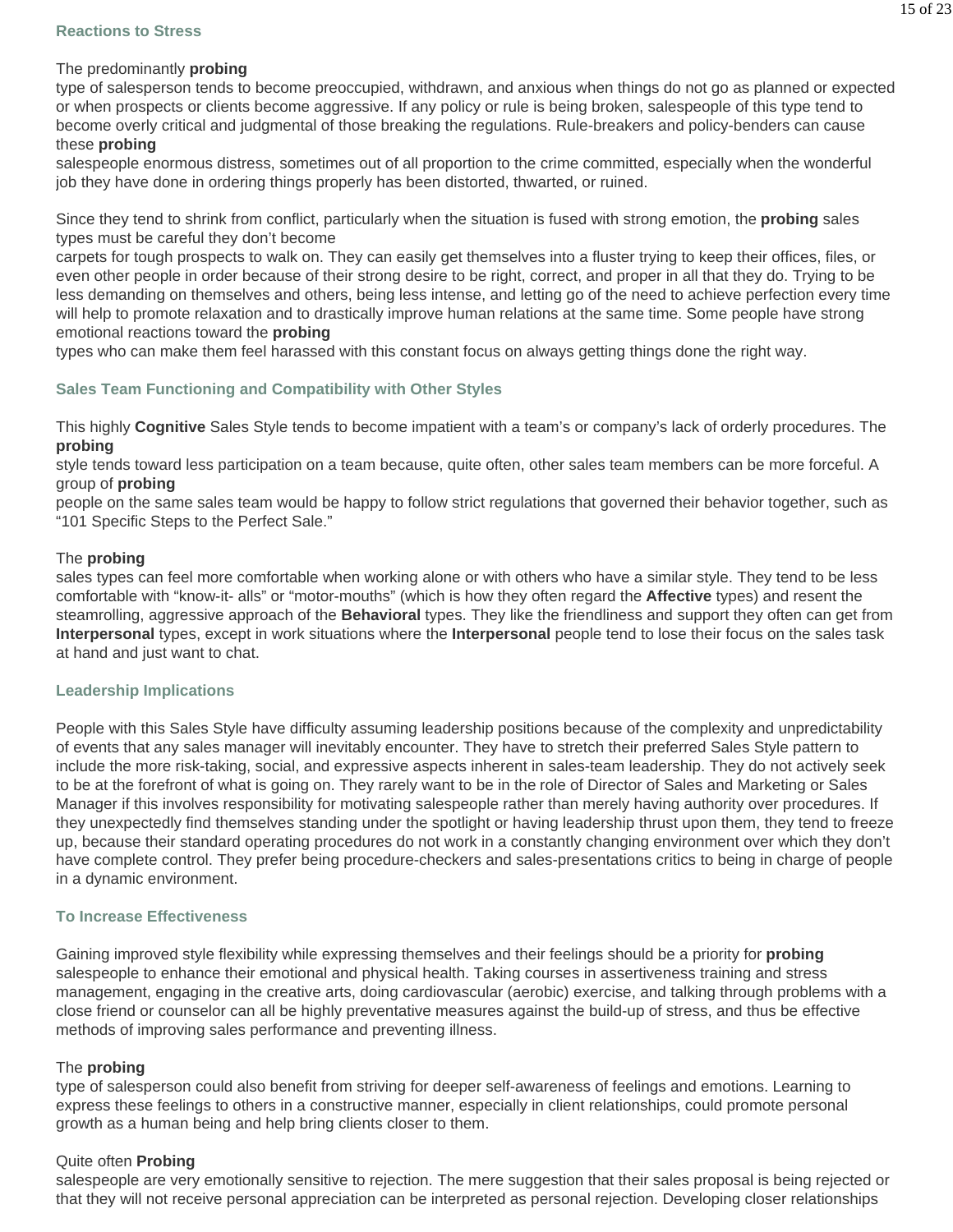with others who accept them and can be relied upon will be strengthening for all **Cognitive** types because receiving personal validation from those they depend on helps them to feel secure, valuable, and worthy.

There is clinical evidence that these types of salespeople have more sensitive reticular activation systems (in the brain stem) than any of the other types of salespeople. This could account for their difficulty in handling negative emotions; they detect them and experience them more acutely than most salespeople. They are often advised by the more **Behavioral**  style of salesperson to stop being so sensitive or are asked, "Why don't you relax and have fun once in a while?"

#### Comments like these often make **probing**

salespeople burn all the hotter inside because they feel misunderstood or feel their sales efforts are unappreciated. Learning to accept that other people are not as sensitive to (or conscious of) everyday events or personal interactions can assist the **Cognitive** 

sales types to build better and longer-lasting relationships and help them be more accepting of their own sensitive natures and rather fragile egos.

#### **Sales Training**

should focus on increasing sales performance by developing greater personal warmth and sensitivity to the feelings of clients, and being less detail-oriented during presentations. The **probing** salesperson must learn to focus less on details and specifications and respond with greater flexibility to client-relationship needs and the desired results of buyers.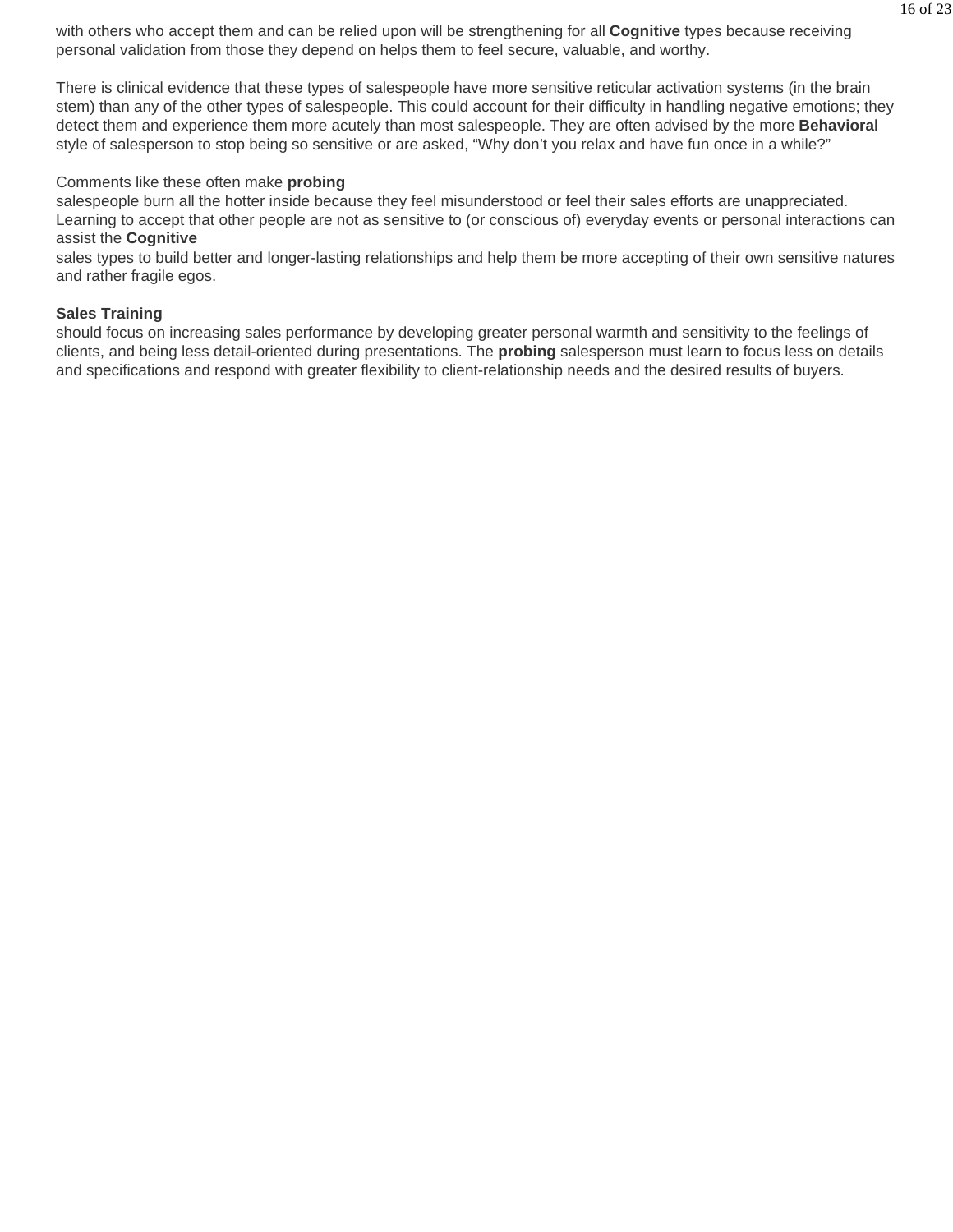#### **Secondary Pattern**

**B, C, I & A Synergistic**

#### **Strengths**

#### **Synergistic**

salespeople have an excellent inner resource for developing relationships with people with any style pattern. With equal strength in each of the four dimensions (**B**, **C**, **I** & **A**), they have the natural ability to perceive the sales environment and connect with other people, regardless of the personal style pattern the other person might have. This allows them to be good salespeople, team players, and negotiators with diverse groups of people.

These salespeople have strong flexibility and adaptability that provides them with an advantage in many sales situations. This style pattern allows them to have many interests and to prefer variety in the widest sense of the term. Their drive toward being task-oriented is balanced with their need to have harmony with others. They can be both sales leaders as well as support sales staff; they like working alone as much as with others. They tend to talk and verbally express themselves but can also listen well. They often like to let their actions speak for them. This style pattern lends itself toward support and problem-solving sales situations where the **synergistic** individual's wide range of interests and skills can be appreciated and rewarded.

#### **Common Areas of Difficulty**

As is true with all the other Sales Style patterns, self-management is vital to increase effectiveness and communication; this style provides quite a challenge to understand and apply in many sales situations. Because the style dimensions are so equally matched in power, they can tend to cancel each other out. For example, when **synergistic** salespeople want (or need) to make a decision, the **B** dimension wants them to make the decision based on **B** style, while the **C**, **I**, and **A**  dimensions also want the decision based on their separate styles. This can pull the individual in different directions, feeling confused, torn, or frustrated.

If salespeople with this style are not in control of their pattern, they may also feel very hesitant in making decisions, especially ones in very important areas of their life such as relationships or careers. Internal turmoil and stress could be the direct result of these four dimensions fighting within them to influence life choices. Since each dimension is equally strong, no single one can dominate the others, leaving these salespeople feeling as if they have a split personality. In reality, nothing could be further from the truth; they just need to get the four dimensions to work together as a sales team, rather than letting them fight it out as competitors.

Salespeople with this pattern may experience concern about their identity—a strong sense of not really knowing who they are or their purpose in a sales situation. This sensation occurs because nothing outside of them totally meets the inner needs they have in all four dimensions. While certain relationships or things meet some of their needs, other needs—which are just as important—may go unsatisfied. Once they start to doubt their sales-related choices, that often leads to their starting to doubt themselves.

Others may have great difficulty understanding these salespeople because of their wide range of preferences and behaviors. While all these characteristics are real, others could perceive them as being contradictory, double-minded, indecisive, confusing, or hard to read. In short, others are never totally sure what these salespeople might do or say. Others might even sometimes consider individuals with this pattern to be wishy-washy in what they say and believe. This can lead to communication breakdowns and conflict in sales relationships.

#### **Reactions to Stress**

While people with this Sales Style pattern have a natural tendency to get along well with others, they also have a natural tendency to not get along well with themselves. The inner dogfight going on among the four dimensions can really take a toll on their nerves if they are not focused on taking charge of this inner conflict. Too often, salespeople who have four fairly equal style dimensions are unable to please any of them, because they are trying too hard to please all of them at the same time.

Individuals with this type of style pattern can also find it very stressful when they are in sales situations where someone else, for example, a sales manager, is demanding that they function in a consistent manner for a long period of time. Their natural tendencies are to move back and forth among all four dimensions, not to stay put in just one. When they get locked into sales situations where they have to stay in just one strength area for long periods of time, they get bored, frustrated, or stressed. They love variety and change in the sales setting.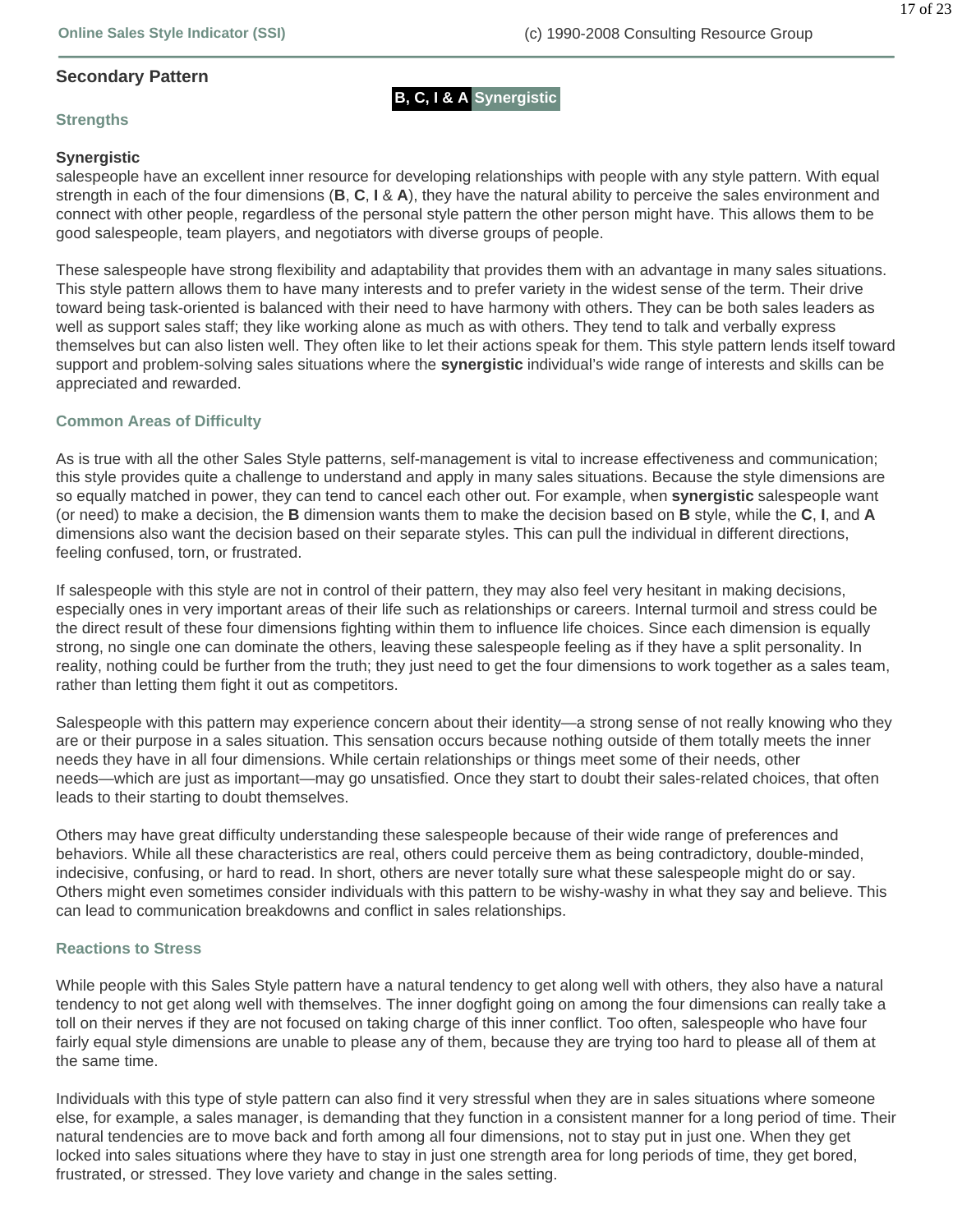While sometimes these types of salespeople work well under stress, there are also other times when they can overreact to stress. This contradiction can undermine others' confidence in their ability to cope consistently under pressure. It can hurt their reputation for being reliable when the stress increases beyond normal day-to-day conditions. To offset this, courses on how to manage inner conflicts and the contradictory demands of the four style dimensions are recommended.

#### **Sales Team Functioning and Compatibility with Other Styles**

Generally, this Sales Style pattern functions well with others in sales and team settings. Their natural style-shifting tendencies work well with those who have patterns that lack the flexibility of this pattern. Quick comprehension of others' points of view can make people with this pattern valuable sales team members. They have a strong balance between being task-oriented and people-oriented and can get along well with others while getting things done. They also have a natural empathy for other style patterns because their strong scores in all four patterns helps **synergistic** salespeople identify with others' style patterns.

The wide range of style dimension strengths allows this salesperson to connect with many individuals in different areas of compatibility. This individual has a component that can communicate with people where they live while also expressing his or her interests, ideas, likes and dislikes in a clear way. The natural balance between being verbal and non-verbal is a strong asset to any sales team.

#### **Leadership Implications**

This Sales Style pattern has excellent potential for sales leadership positions because of a balance among the tendencies of each of the four dimensions. The **Behavioral**

dimension gives this salesperson a strong tendency to be extroverted and task-oriented. It also provides the salesperson with a strong need for goal setting and action planning, along with a natural drive to be in control of sales situations. The strong **Cognitive**

dimension also allows the individual to be task-oriented with the advantage of being mentally and verbally focused on quality. It lends itself to problem solving and enhancing systems for continuous improvement.

On the people-side of the sales leadership continuum, the **Interpersonal** dimension gives these salespeople the advantage of being able to be sensitive to others. It also allows them to serve, as well as to lead others. Salespeople with this pattern are willing to seek out others' opinions and to listen to what they have to say. They are real sales-team players and tend not to dominate. The **Affective**

dimension allows them to be fun, creative, and spontaneous. These characteristics soften the task side so that others don't think they are all work and no play.

Generally, salespeople with this pattern have good speaking abilities over the phone and in front of others, including groups of people they may or may not know. Their success as sales leaders will greatly depend on how they take charge of their inner self, the four style dimensions, and the way they learn how to use them to help others accomplish sales tasks and build sales relationships.

#### **To Increase Effectiveness**

The real key to increasing effectiveness is to take charge of their Sales Style pattern. While this is obvious—and true for all of the style patterns—it is especially true of this one. The natural balance among all four Sales Style dimensions will either make or break this person in his or her sales relationships.

**Sales Training** should focus on self-management and decision-making, so that the **synergistic** person becomes capable of making a clear and focused presentation and avoids confusing the client (with too many options). The **synergistic**  person should build strong client rapport, become disciplined and systematic in following a consultative sales process, and create a structured and professional follow-through.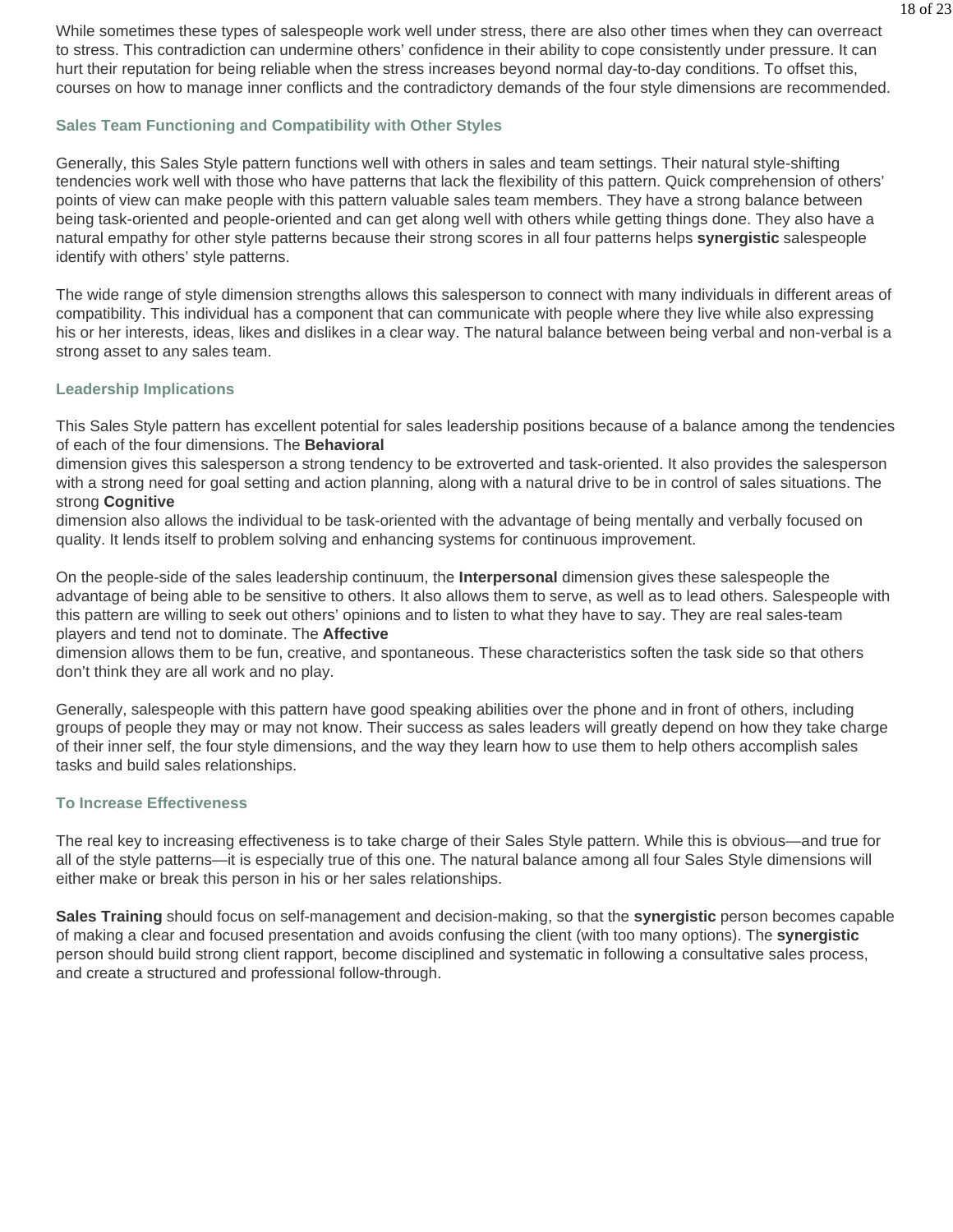#### *STEP FIVE*

**Developing Style-Flexibility and Increasing Your Sales Success**



To be successful, most businesses will benefit from all the Sales Styles, at various levels. You can now use the powerful information found in the SSI to establish your winning sales process and sales team. If you are in a sales position or your responsibilities are clashing with your natural Sales Style, we know that, over time, that will be stressful; it will effectively lower your success level and maybe even result in failure. This is a critical concept that every sales manager/leader must and should implement when building and coaching a successful sales team.

Sales success is highly influenced by your ability to meet your clients' and buyers' styles, not yours. After you are able to recognize Behavioral style patterns in your own and others' behaviors, you will be better prepared to develop your sales awareness, approach, and versatility. Each of us already has a capacity for a certain amount of flexible behavior toward another person, depending on the needs of the moment. The further development of your awareness of self and others will allow you greater freedom to be more intentional and conscious in your dealings with others, for your benefit and theirs.

Having determined your Sales Style pattern from the preceding section, you should now read the specially developed SSI In-Depth Interpretations that correspond to the pattern or patterns that come closest to yours. This will give you further insight into the nature of your Sales Style and some specific strategies for your increased success. You will also discover practical suggestions for developing your sales prowess and professional effectiveness.

#### **Style-Matching to Avoid Style-Clashing**

We can clash with others simply by virtue of our natures. People naturally get along with some people better than others. Those clients, prospects, and co-workers with whom we have style-clashes can be respected and valued more if we are willing and able to shift into behavioral patterns in which they are more comfortable.

This is not to say we should stop being ourselves, but we can learn to be ourselves in ways that are more effective in adapting to others' styles. If we can only sell or be with people who are "like us," we will immediately put our sales success and potential at risk.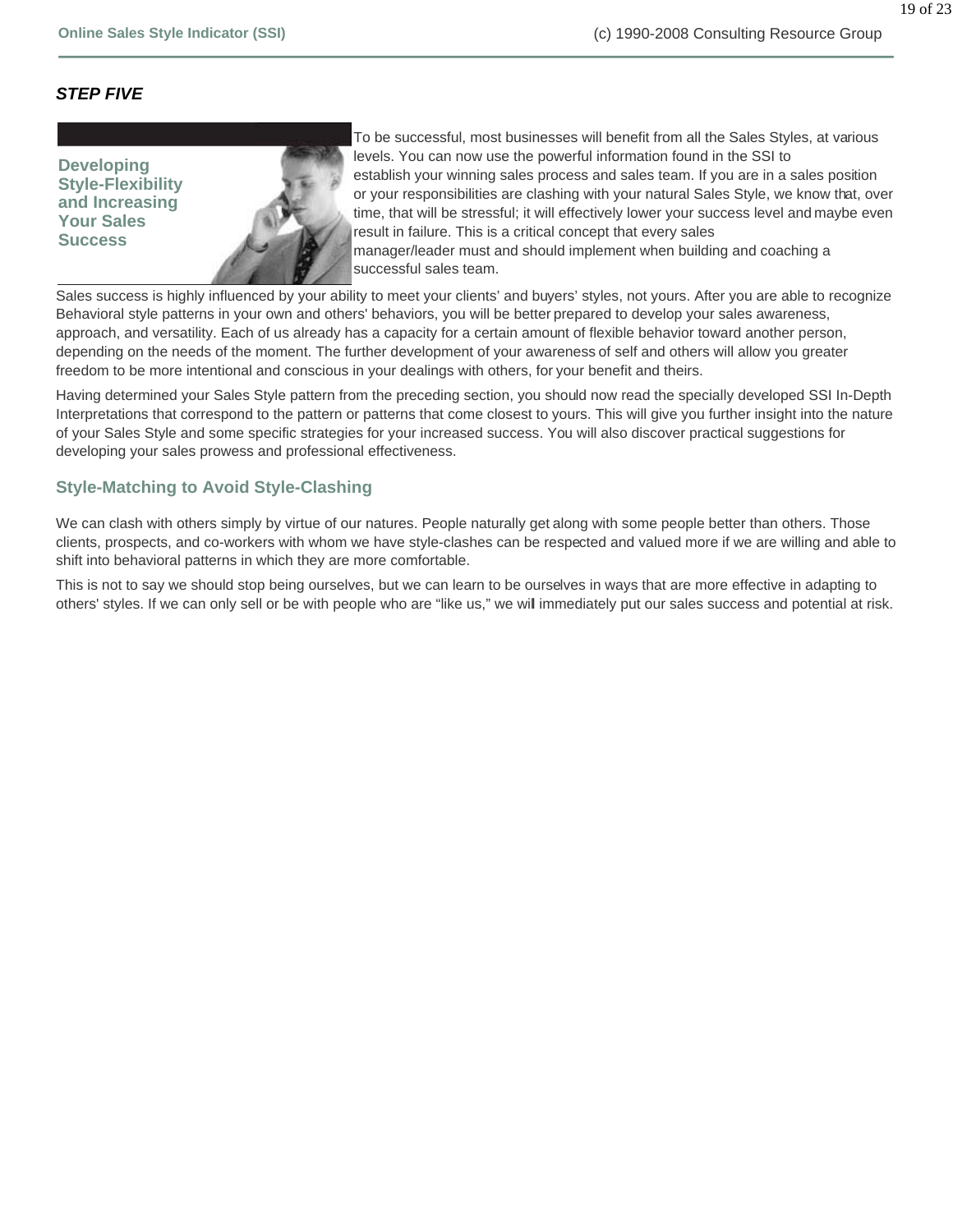### **Style-Shifting Guidelines**

The diagram below illustrates the five steps for effective style-shifting. On the following page, you will find guidelines to assist you to be more aware of how you might behave differently with various types of buyers/clients who, in some situations, exhibit and prefer types of behavior diverse from yours.

Note: Even though Style-Shifting is an effective process, it is only one part of sales success. The SSI is a very powerful tool, especially when used as part of an overall sales strategy and system. In most cases, it produces dramatically increased sales results.

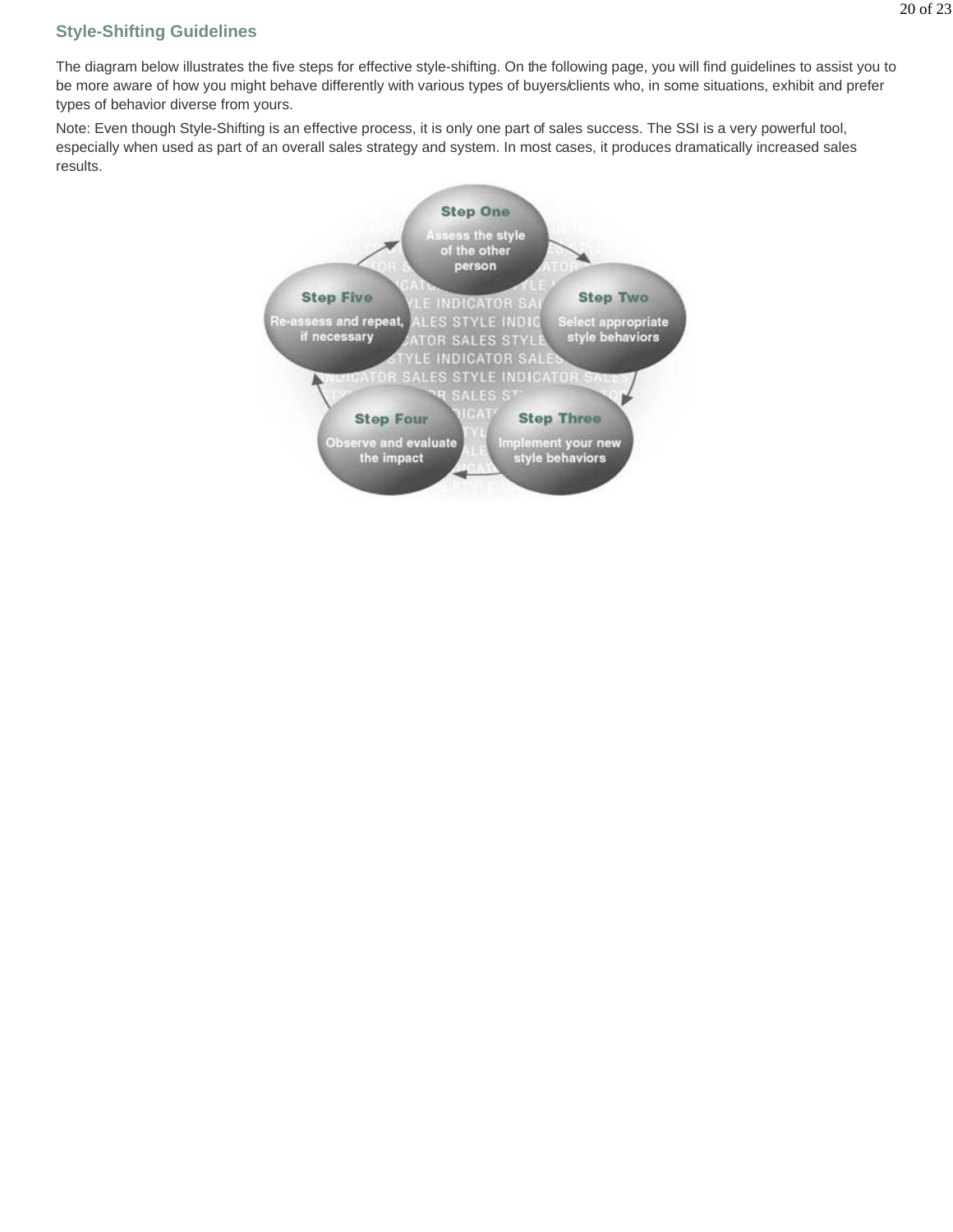## **Sales Professionals' Style-Shifting Guidelines**

In the four style boxes below, you may wish to note the names of clients, prospects, or co-workers with whom you wish to style-shift.

| <b>Behavioral</b>                                                                                                                                                                                     | <b>ACTION</b>  | 35 | <b>Cognitive</b>                                                                                                                                                                     | <b>ANALYSIS</b>   | 45 |  |
|-------------------------------------------------------------------------------------------------------------------------------------------------------------------------------------------------------|----------------|----|--------------------------------------------------------------------------------------------------------------------------------------------------------------------------------------|-------------------|----|--|
| Want sales people to:<br>Give them summarized facts and the big picture<br>Respect their judgments<br>Support them to reach specific goals<br>Cope with unwanted details<br>Cooperate fully with them |                |    | Want sales people to:<br>Give them detailed information and specs<br>Ask for their opinions<br>Treat them with respect<br>Do quality work the first time<br>Not interrupt their work |                   |    |  |
| Get most upset when sales people:                                                                                                                                                                     |                |    | Get most upset when sales people:                                                                                                                                                    |                   |    |  |
| Are too slow in making process/presentation<br>Get in their way of progress or goals<br>Talk too much<br>Try to be in control<br>Waste their time                                                     |                |    | Move ahead too quickly<br>Don't give them enough time<br>Are vague in their communications/answers<br>Confuse them with too many choices<br>Are too personal or emotional            |                   |    |  |
| <b>Respond best to:</b>                                                                                                                                                                               |                |    | <b>Respond best to:</b>                                                                                                                                                              |                   |    |  |
| Direct and honest sales presentations<br>Logical, presentations; alternate choices<br>Fair, open communication<br>An impersonal approach<br>Getting bottom-line results quickly                       |                |    | Diplomacy; facts, challenges<br>Presentations based on facts<br>Freedom from immediate sales pressure<br>Friendliness, not personal contact<br>Complete and thorough service         |                   |    |  |
| <b>Interpersonal</b>                                                                                                                                                                                  | <b>HARMONY</b> | 38 | <b>Affective</b>                                                                                                                                                                     | <b>EXPRESSION</b> | 39 |  |
| Want sales people to:                                                                                                                                                                                 |                |    | Want sales people to:                                                                                                                                                                |                   |    |  |

Make them feel important and effective Be patient through the sales process Be kind, considerate, thoughtful

Trust them with important decisions Value them as individuals

#### **Get most upset when sales people:**

Get angry, blow up, or are mean Demand that they decide quickly; apply pressure Take advantage of their goodness Are manipulative or unfair Are judgmental of them or others

#### **Respond best to:**

A gradual approach to closing A factual, practical approach Comfortable, friendly sales interviews Respecting their established boundaries Conventional, established ways

Listen; give them opportunity to speak Admire their achievements Be influenced by them in some ways Take care of details for them Value their opinions; offer alternatives

#### **Get most upset when sales people:**

Are too sales -task -oriented (closing) Confine them to limited selection Are not interested in them personally Compete for and win others' attention Seem judgmental; talk down to them

#### **Respond best to:**

Being challenged in some way A dynamic, persuasive sales approach Testimonials of admired business leaders Genuine caring and personal contact Having a good time and fun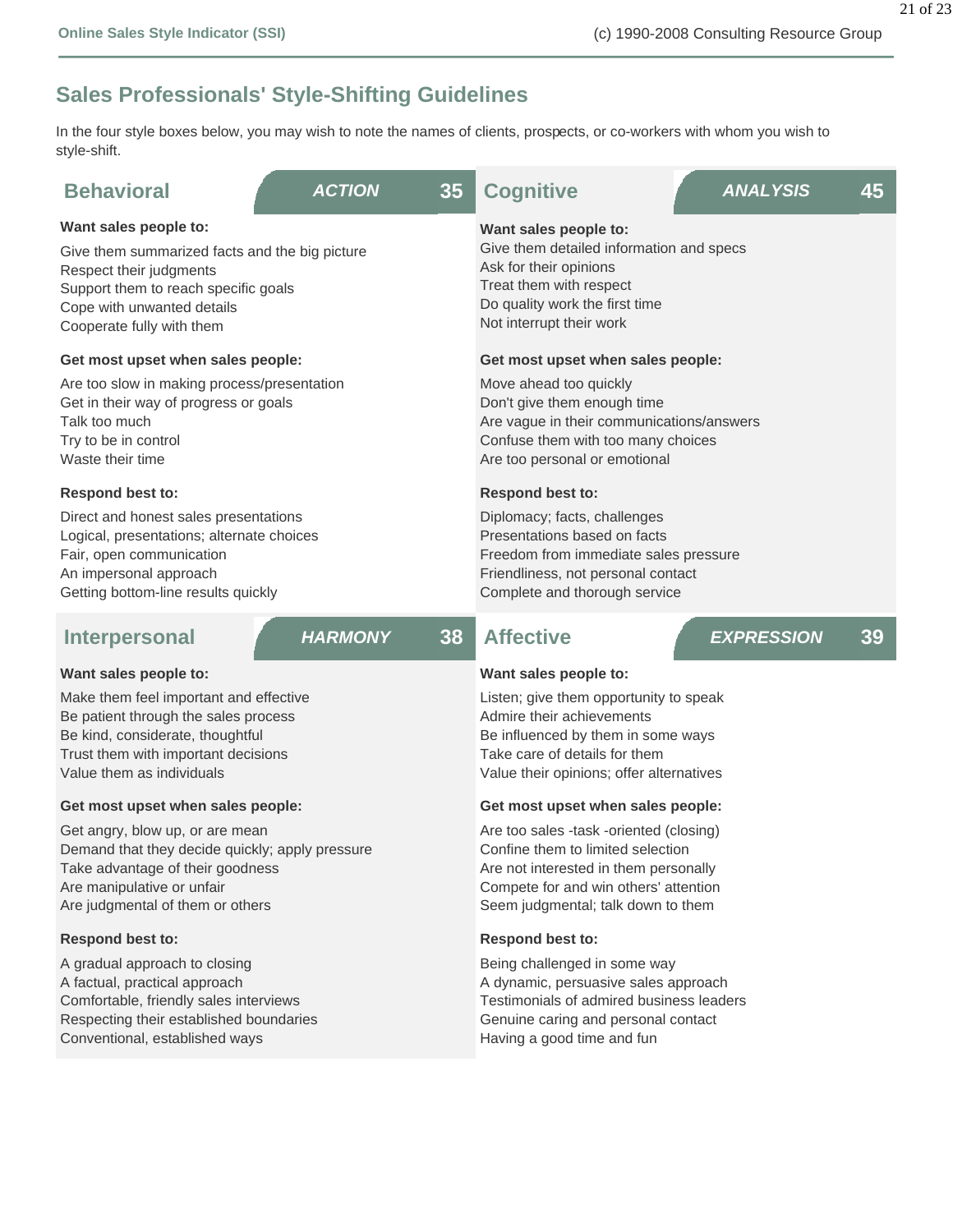#### *STEP SIX*

**Designing Your Plan To Increase Your Sales Effectiveness**



The outline below provides you with an opportunity to briefly summarize what you have learned about yourself through the *Sales Style Indicator*. Enter your responses in the sections below. Remember to **save** your responses.

**The Main Strengths of My Sales Style:**

**The Main Difficulties of My Sales Style:**

**What I Could Do to Become More Flexible in My Selling Style:** 

**Behaviors I Would Like to Have More Control Over:**

**What I Could Do to Be More Effective with Certain Buying Styles:**